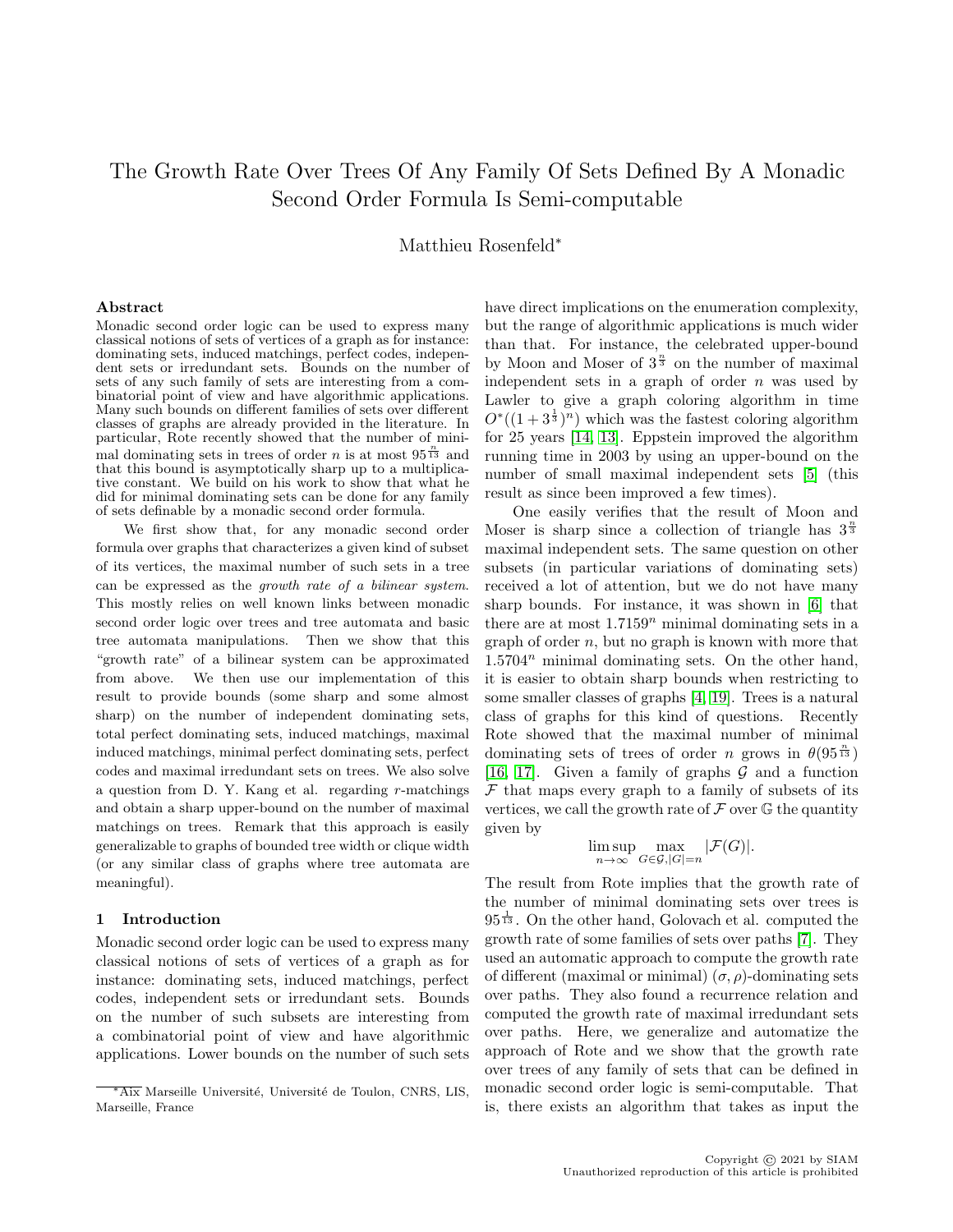monadic second order formula describing the formula and that outputs a decreasing sequence of upper-bounds of the growth rate that converges toward the actual value of the growth rate. We use this approach to provide tight bounds for different problems and we solve some conjectures and open questions along the way.

We start by introducing some definitions and notations in Section [2.](#page-1-0) Then, we show in Section [3](#page-2-0) that given an MSO formula over graphs with a free second order variable there is a tree automaton that recognizes exactly the pairs  $(T, S)$  such that T is a tree and S is a subset of T that satisfies the formula. In Section [4,](#page-4-0) we show that the number of terms accepted by the tree automaton has a bilinear inductive expression. This bilinear inductive expression can be easily computed from the tree automaton. Up to this point everything can be considered as folklore, but in the rest of Section [4](#page-4-0) we show that the growth rate of this quantity is semicomputable. The computation of this quantity relies on finding convex polytopes that are fixed point of the bilinear map. This idea was introduced by Rote [\[16,](#page-18-6) [17\]](#page-18-7) in the particular setting of minimal dominating-sets, but we show that it can be used in general to approximate the growth rate of a bilinear system from above. Moreover, examination of the vertices of the polytope provide extreme examples of trees and it allowed us to find constructions that are out of reach of a simple exhaustive search.

In Section [5,](#page-8-0) we use an implementation of this decision procedure to provide some bounds. In particular, we compute sharp bounds for the number of independent dominating sets, total perfect dominating sets,  $r$ -matching for some values of  $r$ , minimal perfect dominating sets and perfect codes. Rote asked whether one could use his approach to compute a sharp upper bound on the number of maximal irredundant sets [\[16,](#page-18-6) [17\]](#page-18-7). Golovach et al. showed with a different approach that the growth rate of the number of maximal irredundant sets in trees is at least 1.5292 and at most 1.6181 [\[8\]](#page-18-9). We were not able to obtain an exact bound, but we show that the growth rate of the maximal number of maximal irredundant sets is between  $\frac{14}{9} \approx 1.555556$  and  $48^{\frac{1}{9}} \approx 1.53746$  which reduces the gap from 0.09 to 0.018. We also answer a question from D. Y. Kang et al. asking for which  $r \in \{3, 4, 5, 7, 9\}$  is the maximal number of rmatchings over trees reached by paths [\[11\]](#page-18-10). We confirm a conjecture of S. Wagner (personal communication) that the sharp bound for the number of maximal matchings is the same than the sharp bound for the number of maximum matching, ie  $\Theta\left(\left(\frac{11+\sqrt{85}}{2}\right)^{\frac{n}{7}}\right)$ . We also obtain good bounds for the growth rate of the number of maximal induced matchings in trees (the gap between

the upper and the lower bound is less than  $10^{-25}$ ).

We end our paper with a discussion regarding the possible generalizations. In particular, we mention the fact that the approach is easily generalizable to graphs of tree-width (or clique-width) at most  $k$  for any constant k and that monadic second order logic can be replaced by counting monadic second order logic.

## <span id="page-1-0"></span>2 Definitions and notations

For  $X \in \{Z, \mathbb{Q}, \mathbb{R}\}$ , we denote by  $X_{\geq 0}$  (resp.  $X_{>0}$ ) the subset of all the non-negative (resp. positive) elements of X. The *order* of a graph G denoted by  $|G|$  is the number of vertices of G.

2.1 Monadic second order Logic, definable sets and growth rate Monadic second-order logic is a restriction of second-order logic where the second-order quantification is restricted to quantification over sets. We restrict ourselves to  $MSO<sub>1</sub>$ , that is second order quantifiers can only be used over sets of vertices but not over sets of edges. The syntax of  $MSO<sub>1</sub>$  is given by

$$
\phi := E(x, y)|x = y|X = Y|x \in X|\neg\phi|\phi_1 \land \phi_2
$$

$$
|\phi_1 \lor \phi_2|\phi_1 \Rightarrow \phi_2|\forall x. \phi|\forall X. \phi|\exists x. \phi|\exists X. \phi,
$$

where lower-case letters are first order variables and upper-case letters are second order variables (with the exception of  $E$  that denotes the adjacency relation). The semantic is defined as expected by interpreting  $E(x, y)$  as the adjacency relation.

A graph G models a closed formula  $\Psi$ , if  $\Psi$  is true when interpreted over G which we denote by  $G \models \Psi$ . Similarly, given a formula  $\Psi$  with one free variable X, a graph  $G$  and a set  $S$  of vertices of  $G$ , we say that  $G, S$ model  $\Psi$  (and we write  $G, S \models \Psi$ ) if  $\Psi$  is true when interpreted over  $G$  with  $X$  interpreted as  $S$ .

Let  $D$  be a function that maps any graph to a family of subsets of its vertices (we will call such a function a family of sets). We say that  $D$  is  $MSO<sub>1</sub>$  definable if there exists an  $MSO_1$  formula  $\Psi$  with one free variable of the second order, such that for all graphs  $G$ ,

$$
D(G) = \{ S \subseteq G : G, S \models \Psi \}.
$$

For instance, a set  $S$  is a dominating set of a graph if every vertex is in  $S$  or has a neighbor in  $S$ . Hence dominating sets can be defined by the MSO formula

$$
\forall x, (x \in S \lor \exists y, (y \in S \land E(x, y))).
$$

The growth rate of D (or of  $\Psi$ ) over a family of graphs  $\mathcal G$  is the quantity defined as:

$$
\gamma(D) = \limsup_{l \to \infty} \max_{G \in \mathcal{G}, |G| = l} |D(G)|^{\frac{1}{l}}
$$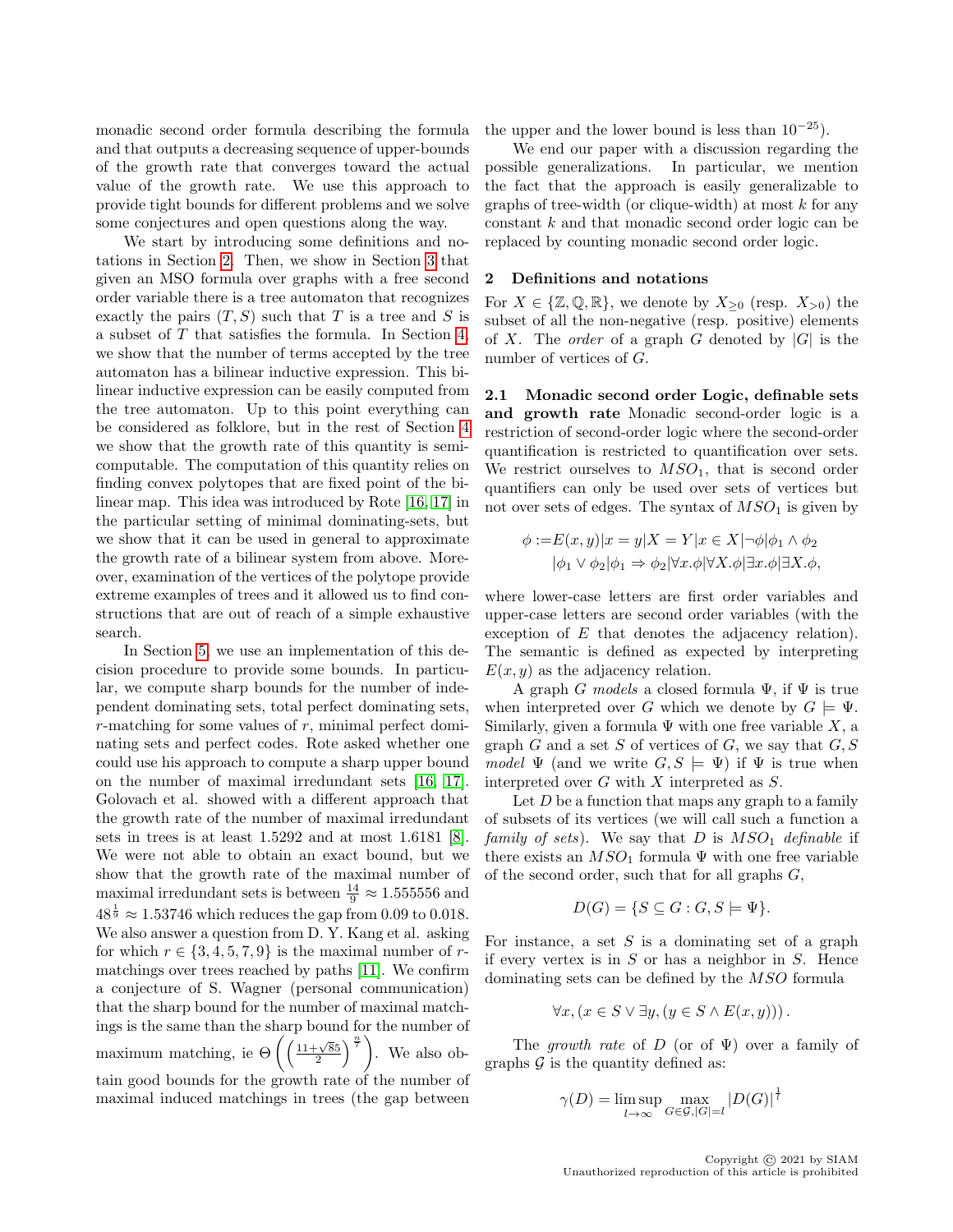or equivalently

$$
\gamma(\Psi) = \limsup_{l \to \infty} \max_{G \in \mathcal{G}, |G| = l} |\{S \subseteq G : G, S \models \Psi\}|^{\frac{1}{l}}.
$$

We will show that over trees this quantity is approximable from above.

# <span id="page-2-0"></span>3 Reduction to WS2S and tree automata

In this section, we use the decidability of WS2S to show that the family of sets that satisfy any given  $MSO<sub>1</sub>$ formula is recognized by a deterministic binary-tree automaton. In particular, only Corollary [3.1](#page-3-0) and the definition of deterministic binary-tree automaton are useful for the other sections. Moreover, the content of this whole section is folklore and can be retrieved from [\[3\]](#page-18-11) so we allow ourselves not to be absolutely formal.

First, we need to introduce WS2S (Weak Monadic second order logic with  $2$  successors).<sup>[1](#page-2-1)</sup> The objects of WS2S are binary ordered trees, i.e., rooted trees in which each node has at most one right child and at most one left child. The first order elements are the vertices of the tree and the second order elements are sets of vertices. The syntax of formulas of WS2S is given by:

$$
\phi := x = y|X = Y|x \in X|x \operatorname{ch}_1 y|x \operatorname{ch}_2 y| \neg \phi|\phi_1 \land \phi_2
$$

$$
|\phi_1 \lor \phi_2|\phi_1 \Rightarrow \phi_2|\forall x.\phi|\forall X.\phi|\exists x.\phi|\exists X.\phi
$$

where  $\phi_1$  where x and y are first order variables and X and Y are second order variables and  $\phi_1$  and  $\phi_2$ are formulas The semantic is defined as expected by interpreting  $ch_1$  and  $ch_2$  to be respectively the left and right child relations (i.e.,  $x \nch_1 y$  is true if y is the right left child of x). If a closed formula  $\Psi$  is true when interpreted over a binary ordered trees  $T$ , we say that T models  $\Psi$  and we write  $T \models \Psi$ .

This notion will be useful as we will see later any set defined by a WS2S formula is recognizable by a deterministic binary-tree automaton. Let us first show that we can reduce any  $MSO<sub>1</sub>$  formula to an equivalent WS2S formula.

Let J be the operation, illustrated in Figure [1,](#page-2-2) from pairs of rooted trees to rooted trees such that for all trees  $T_1, T_2, J(T_1, T_2)$  is obtained by taking the disjoint union of  $T_1$  and  $T_2$  adding and edge between the roots of  $T_1$  and  $T_2$  and where the root of  $J(T_1, T_2)$  is the root of  $T_1$ . It is clear that every rooted tree can be

<span id="page-2-2"></span>

Figure 1: Illustration of J

<span id="page-2-3"></span>

(a) The proper binary ordered tree (b) The rooted tree

Figure 2: Illustration of the surjection from proper binary ordered trees to rooted trees

obtained by applying J multiple times starting from copies of the singleton tree. In other words, if we let ⊥ be the singleton tree, then the set of all rooted trees is the smallest set that contains ⊥ and that is closed under J. Thus there is a natural surjections from terms over  $\{J, \perp\}$  to rooted trees. Moreover, the syntax tree of terms over  $\{J, \perp\}$  gives a simple bijection between terms over  $\{J, \perp\}$  and proper binary ordered trees (a rooted binary tree is proper if each node has either 0 or 2 children).

This gives us a natural surjection  $\vartheta$  from proper binary ordered trees to trees (Figure [2](#page-2-3) is an example of this bijection). Given a proper binary ordered tree  $T$ , we also have a natural bijection  $\vartheta_T$  that maps the leaves of T to the nodes of  $\vartheta(T)$ .

Given an ordered binary tree T and two nodes  $t_1$ and  $t_2$ , we say that the node  $t_1$  is a *right ancestor* of  $t_2$ if  $t_1 = t_2$  or if the left child of  $t_1$  is a right ancestor of  $t_2$ . The following Lemma, illustrated by the colors in Fig. [2,](#page-2-3) is a simple consequence of the definition.

<span id="page-2-4"></span>LEMMA 3.1. Let  $T$  be a proper binary ordered tree and u, v be two leaves of T. Then  $\vartheta_T(u)$  and  $\vartheta_T(v)$  are adjacent in  $\vartheta(T)$  if and only if there exists u' and v' in T that are respectively right-ancestors of u and v such that one of  $u'$  and  $v'$  is the right child of the other one in T.

The bijection  $\vartheta$  and this Lemma are the main tools that allow us to translate an  $MSO<sub>1</sub>$  formula to a  $WS2S$ formula in Theorem [3.1.](#page-3-1)

We will say that a set  $S$  of vertices of a proper

<span id="page-2-1"></span> $\overline{^{1}$ The definition we give here is not exactly WS2S. Formally, the terms of WS2S are words over {0, 1}, each such words is to be understood as a position in the infinite binary-tree (01 would be the left right child of the left child of the root). By using a slightly different convention we avoid the task of defining a binary tree as being a set of words. For more details on WS2S see [\[3\]](#page-18-11) for instance.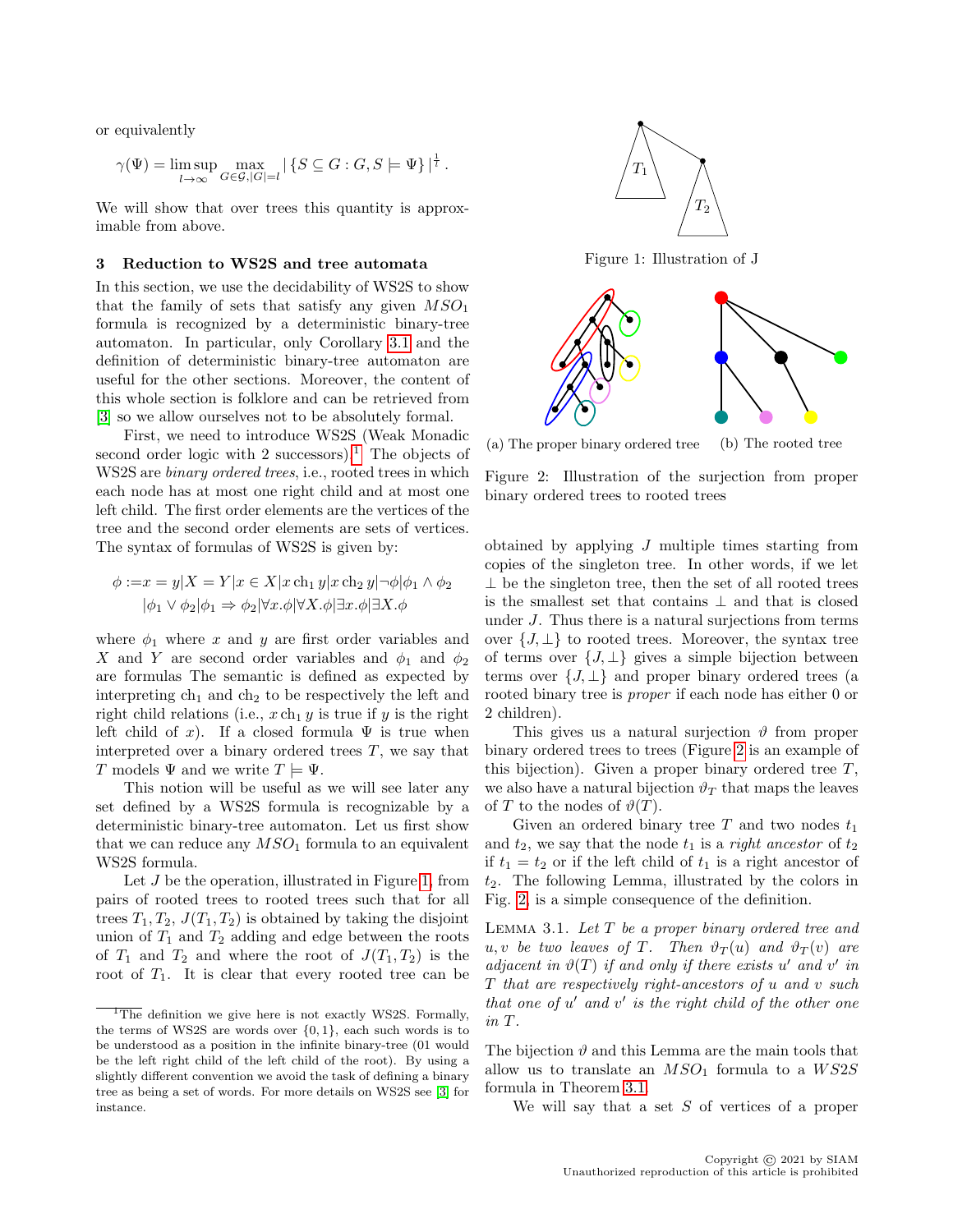binary ordered tree is *consistent* if S contains only leaves. A consistent set  $S$  of a proper binary ordered tree T naturally induces a subset  $\vartheta_T(S)$  of  $\vartheta(T)$ .

<span id="page-3-1"></span>THEOREM 3.1. For any  $MSO<sub>1</sub>$  formula  $\Psi$  on graphs there exists a WS2S formula  $\Psi_2$  that can be computed from  $\Psi$  such that for any proper binary ordered tree  $T$ and any subset  $S$  of  $T$  the following are equivalent:

- S is consistent and  $\vartheta(T), \vartheta_T(S) \models \Psi$ ,
- $T, S \models \Psi_2$ .

*Proof.* Let  $C := \forall x, y : x \text{ ch}_1 y \implies x \notin S$ . This formula is satisfied if and only if  $S$  is consistent. Thus  $\Psi_2$  will be the conjunction of C and a formula that is true if and only if  $\vartheta(T), \vartheta_T(S) \models \Psi$  under the assumption that  $S$  is consistent. Let us now build the second part of this formula.

Let

$$
LCC(X) := \forall x, y : (x \in X \land x \operatorname{ch}_1 y) \implies y \in X
$$

and

$$
RA(x, y) := \forall A : (LCC(A) \land y \in A) \implies x \in A.
$$

Then  $LCC(X)$  is true if the set X is closed by taking the left child and  $RA(x, y)$  is true if any set that contains y and is closed by taking the left child also contains x. That is  $RA(x, y)$  is true if and only if y is a right ancestor of x. Now let

$$
Edge(u, v) := \exists u', v' : RA(u, u') \land RA(v, v')
$$
  
 
$$
\land (u' \text{ ch}_2 v' \lor v' \text{ ch}_2 u').
$$

From Lemma [3.1,](#page-2-4) we know that for any leaves  $u, v \in T$ , we have  $Edge(u, v)$  is true if and only if  $\vartheta_T(u)$  and  $\vartheta_T(v)$ share an edge in  $\vartheta(T)$ . In other words,  $E(\vartheta_T(u), \vartheta_T(v))$ is true if and only if  $Edge(u, v)$  is true.

Let

$$
Leaf(x) := \forall y : \neg(x \operatorname{ch}_1 y) \land \neg(x \operatorname{ch}_2 y)
$$

and

$$
Leaf(X) := \forall x : x \in X \implies leaf(x)
$$

be the two formulas satisfied if the variable is a leaf (resp. a set of leaves) of T.

Let  $\Psi_2$  be the conjunction of C and  $\Psi$  where each quantification is replaced by a quantification restricted to leaves and by replacing every use of the relation  $E(x, y)$  by the formula  $Edge(x, y)$ . More formally, let g be the function from  $MSO<sub>1</sub>$  formulas over graphs to W S2S formulas inductively defined by:

•  $q(E(x, y)) = E \cdot dqe(x, y)$  and  $q(t) = t$  for any other atomic formula,

- for any first or second order variable  $\mu$ , we have  $g(\forall \mu \, \phi) = \forall \mu \, (Leaf(\mu) \implies g(\phi)),$
- for any first or second order variable  $\mu$ , we have  $q(\exists \mu \ldotp \phi) = \exists \mu \ldotp (Leaf(x) \wedge q(\phi)),$
- $q(\neg(\phi)) = \neg(q(\phi)),$
- $g(\phi_1 \star \phi_2) = g(\phi_1) \star g(\phi_2)$  for any binary logical connector  $\star \in \{\wedge, \vee, \Longrightarrow\}.$

Then  $\Psi_2 = C \wedge g(\Psi)$  and it easily verified by induction on g that  $\Psi_2$  has the desired property.  $\Box$ 

A deterministic binary-tree automaton  $(DTFA)$  is a tuple  $\mathcal{A} = (Q, \Sigma, Q_f, \delta)$ , where Q is a set of states,  $\Sigma = \Sigma_0 \cup \Sigma_2$  is an alphabet with letters of arity 0 and 2,  $Q_f \in Q$  is a set of final states, and  $\delta : \Sigma_0 \cup (\Sigma_2 \times$  $Q \times Q$   $\rightarrow$  Q is a transition function. We let  $\hat{\delta}$  be the function such that for any  $\alpha \in \Sigma_2$  and terms  $x_1, x_2$  over  $\Sigma, \hat{\delta}(\alpha(x_1, x_2)) = \delta(\alpha, \hat{\delta}(x_1), \hat{\delta}(x_2))$ , and  $\hat{\delta}(\beta) = \delta(\beta)$  for any  $\beta \in \Sigma_0$ . A term t is then accepted by  $\mathcal{A}$  if  $\delta(t) \in Q_f$ . Intuitively the automaton works on the syntax tree of the term, the state of a node is inductively deduced from the states of its children and from its symbol, and the term is accepted if the state of the root is in  $Q_f$ .

As we have seen before the terms over  $\{J, \perp\}$  are in natural bijection with their syntax trees and it we say that a proper binary ordered tree is accepted by a DTFA if and only if the associated term is accepted by the DTFA. We need to extend the definition to pairs  $(T, S)$  where T is a proper binary ordered tree and S is a subset of the vertices of T. We let  $t(T, S)$  be the term over  $\{J_0, J_1, \perp_0, \perp_1\}$  (where  $J_0$  and  $J_1$  are of arity 2 and  $\perp_0$  and  $\perp_1$  are of arity 0) such that T is isomorphic to the syntax tree of  $t(T, S)$  and the index of a letter is 1 if and only if the corresponding node of T belongs to S.

<span id="page-3-2"></span>THEOREM 3.2. For any WS2S formula  $\Psi$  with a free second-order variable X, there exists a DTFA A over  ${J_0, J_1, \perp_0, \perp_1}$  such that for any proper binary ordered tree T and any subset  $S \in T$  the following are equivalent:

- $T, S \models \Psi$
- $t(T, S)$  is accepted by A.

Moreover,  $\mathcal A$  can be computed from  $\Psi$ .

<span id="page-3-0"></span>We do not provide the details of the proof of this result, but it can be deduced by assembling different results from [\[3\]](#page-18-11) (this result is almost a particular case of Lemma 3.3.4). Remark, that the natural statement would replace proper binary ordered tree by binary ordered tree, but since being proper for a binary tree is expressible in MSO this is not a problem. Combining Theorem [3.1](#page-3-1) and Theorem [3.2](#page-3-2) gives the following result.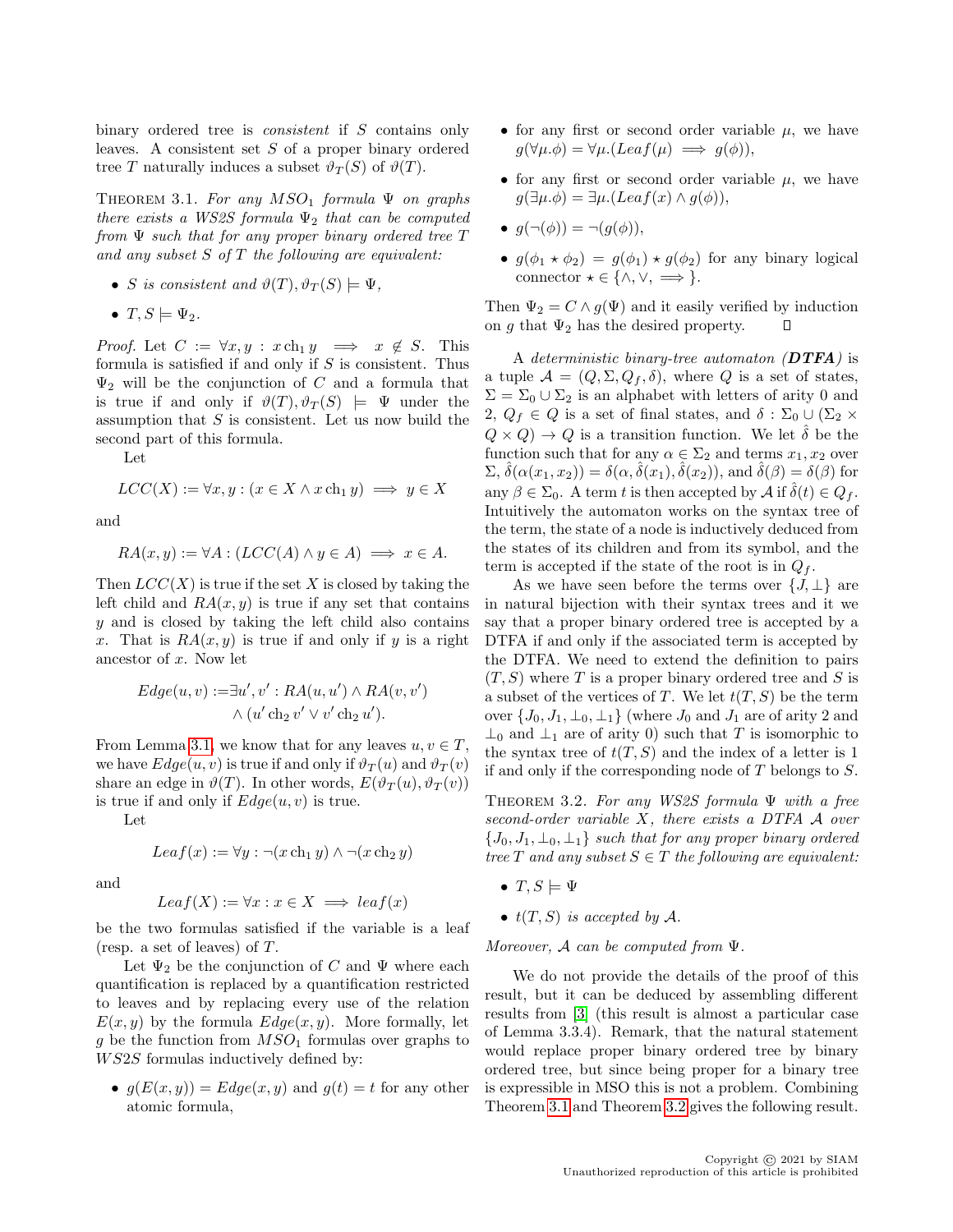COROLLARY 3.1. For any  $MSO<sub>1</sub>$  formula  $\Psi$  with a second-order free variable X there exists a DTFA  $A_{\Psi}$ over  $\{J_0, J_1, \perp_0, \perp_1\}$  that can be computed from  $\Psi$  such that for any proper binary ordered tree T and any subset  $S \in T$  the following are equivalent:

- S is consistent and  $\vartheta(T), \vartheta_T(S) \models \Psi$ ,
- $t(T, S)$  is accepted by  $\mathcal{A}_{\Psi}$ .

#### <span id="page-4-0"></span>4 The maximal number of sets

**4.1** An explicit formula... Let  $\mathcal{T}$  (resp.  $\mathcal{T}_n$ ) be the set of trees (resp. of trees of order n). Let  $\beta$  (resp.  $\mathcal{B}_n$ ) be the set of proper binary ordered trees (resp. that contains exactly n leaves). For any  $T \in \mathcal{B}$  and any DTFA A, let  $Accepted_{\mathcal{A}}(T)$  be the set of sets S of vertices of T such that  $t(T, S)$  is accepted by A.

<span id="page-4-3"></span>LEMMA 4.1. For any  $MSO<sub>1</sub>$  formula  $\Psi$  with a secondorder free variable X there exists a DTFA  $A_{\Psi}$  that can be computed from  $\Psi$  such that for any integer n:

$$
\max_{T \in \mathcal{T}_n} |\{ S \subseteq T : T, S \models \Psi \}| = \max_{T \in \mathcal{B}_n} |Accepted_{\mathcal{A}_{\Psi}}(T)|.
$$

*Proof.* Recall that  $\vartheta$  is a surjection from  $\beta$  to  $\mathcal{T}$ . Since a binary ordered tree with  $n$  leaves is mapped to a tree of order n by  $\vartheta$ , we deduce that the restriction of  $\vartheta$  to  $\mathcal{B}_n$  is a surjection from  $\mathcal{B}_n$  to  $\mathcal{T}_n$ . Thus  $\mathcal{T}_n = {\vartheta(T) : T \in \mathcal{B}_n}.$ Moreover, for any  $T \in \mathcal{B}_n$ ,  $\vartheta_T$  is a bijection from the set of consistent subsets of T to the sets of  $\vartheta(T)$ . Thus

$$
\max_{T \in \mathcal{T}_n} |\{ S \subseteq T : T, S \models \Psi \}|
$$

is equal to

$$
\max_{T \in \mathcal{B}_n} |\{ S \subseteq T : S \text{ is consistent and } \vartheta(T), \vartheta_T(S) \models \Psi \}|.
$$

We now get our result by letting  $\mathcal{A}_{\Psi}$  be the automaton given by Corollary [3.1](#page-3-0) . П

For any proper binary ordered tree  $T$  and any DTFA  $\mathcal{A} = (Q, \Sigma, Q_f, \delta)$ , we let  $T^{\mathcal{A}} \in \mathbb{R}_{\geq 0}^{|Q|}$  $\geq 0$  be the vector such that for any  $q \in Q$ ,  $(T^{\mathcal{A}})_{q}$  is the number of subsets of T such that A ends-up in the state  $q$ , that is:

$$
(T^{\mathcal{A}})_{q} = |\{ S \subseteq T : \hat{\delta}(t(T, S)) = q \}|.
$$

If moreover, we let  $\mathbf{F}^{\mathcal{A}} \in \mathbb{R}_{\geq 0}^{|Q|}$  $\geq_0$  be the indicator vector of  $Q_f$  (i.e.,  $(\mathbf{F}^{\mathcal{A}})_q = 1$  if  $q \in Q$  and  $(\mathbf{F}^{\mathcal{A}})_q = 0$ otherwise), then:

(4.1) 
$$
|Accepted_{\mathcal{A}}(T)| = \mathbf{F}^{\mathcal{A}} \cdot T^{\mathcal{A}}.
$$

For any DTFA  $\mathcal{A} = (Q, \Sigma, Q_f, \delta)$ , we let  $\widetilde{\mathcal{A}} : \mathbb{R}_{\geq 0}^{|Q|} \times$  $\mathbb{R}_{\geq 0}^{|Q|} \ \to \ \mathbb{R}_{\geq 0}^{|Q|}$ 

 $\mathbf{u}, \mathbf{v} \in \mathbb{R}_{\geq 0}^{|Q|}$  $\sum_{\geq 0}^{|Q|}$  and  $q \in Q$ :

$$
\widetilde{\mathcal{A}}(\mathbf{u},\mathbf{v})_q = \sum_{\delta(J_0,q_1,q_2) = q} \mathbf{u}_{q_1} \cdot \mathbf{v}_{q_2}
$$

Then by construction for any proper binary ordered tree  $T$  whose left subtree is  $T_1$  and whose right subtree is  $T_2$ ,

$$
T^{\mathcal{A}} = \widetilde{\mathcal{A}}\left(T^{\mathcal{A}}_1, T^{\mathcal{A}}_2\right)
$$

Remark that only the leaves of  $T$  can be in  $S$  (since we want  $S$  to be consistent), and thus we know that there is no transition with  $J_1$  in our tree-automaton and this is why only  $J_0$  appears in the definition of  $\widetilde{\mathcal{A}}$ .

Finally, let  $I^{\mathcal{A}} \in \mathbb{R}_{\geq 0}^{|Q|}$  $\geq 0$  be the vector such that  $I^{\mathcal{A}} = (T_0)^{\mathcal{A}}$  where  $T_0$  is the tree that contains only a root with no child or in other words, for all  $q \in Q$ 

$$
(I^{\mathcal{A}})_{q} = |\{x \in \{\bot_0, \bot_1\} : \delta(x) = q\}|.
$$

For any proper binary ordered tree  $T$ , there is a natural associated term  $t_T$  over  $\{\tilde{A}, I^{\mathcal{A}}\}$  (we replace the leaves by  $I^{\mathcal{A}}$  and the internal nodes by  $\widetilde{\mathcal{A}}$ ). If  $\hat{t}_T$  is the result of the evaluation of  $t_T$  seen as an expression then it is easy to show by induction that equation [\(4.1\)](#page-4-1) can be rewritten

<span id="page-4-2"></span>(4.2) 
$$
|Accepted_{\mathcal{A}}(T)| = \mathbf{F}^{\mathcal{A}} \cdot \hat{t_T}.
$$

Since the number of internal nodes of any tree  $T \in \mathcal{B}_n$  is  $n-1$ , the number of occurrences of A in  $t_T$  is  $n-1$ .

Given any bilinear map  $\mathbf{B} : \mathbb{R}^n_{\geq 0} \times \mathbb{R}^n_{\geq 0} \to \mathbb{R}^n_{\geq 0}$ and any vector  $\mathbf{V_0} \in \mathbb{R}_{\geq 0}^n$ , we let  $\overline{\mathbf{B}}^k(\mathbf{V_0})$  be the set of vectors obtained by any expression over **B** and  $V_0$ with  $k - 1$  occurrences of **B** (or equivalently with k occurrences of  $V_0$ ). In other words, the  $B^k(V_0)$  are inductively defined by:

- $B^1(V_0) = {V_0},$
- for all  $k$ .

$$
\mathbf{B}^k(\mathbf{V_0}) = \bigcup_{i=1}^{k-1} \left\{ \mathbf{B}(x,y) : x \in \mathbf{B}^i(\mathbf{V_0}), y \in \mathbf{B}^{k-i}(\mathbf{V_0}) \right\}.
$$

Then by construction and by equation [\(4.2\)](#page-4-2)

$$
\{ |Accepted_{\mathcal{A}}(T)| : T \in B_n \} = \left\{ \mathbf{F}^{\mathcal{A}} \cdot \mathbf{v} : \mathbf{v} \in \widetilde{\mathcal{A}}^k(I^{\mathcal{A}}) \right\}
$$

The following lemma is a direct consequence of this last equation and of Lemma [4.1.](#page-4-3)

<span id="page-4-1"></span> $\mathbb{R}^{\vert Q \vert}_{\geq 0}$  be the bilinear map such that for all  $map \ \mathbf{B}: \mathbb{R}^n_{\geq 0} \times \mathbb{R}^n_{\geq 0} \to \mathbb{R}^n_{\geq 0}$  and vectors  $\mathbf{V_0}, \mathbf{F} \in \mathbb{R}^n_{\geq 0}$ LEMMA 4.2. For any  $MSO<sub>1</sub>$  formula  $\Psi$  with a secondorder free variable  $X$  there exists an integer  $n$ , a bilinear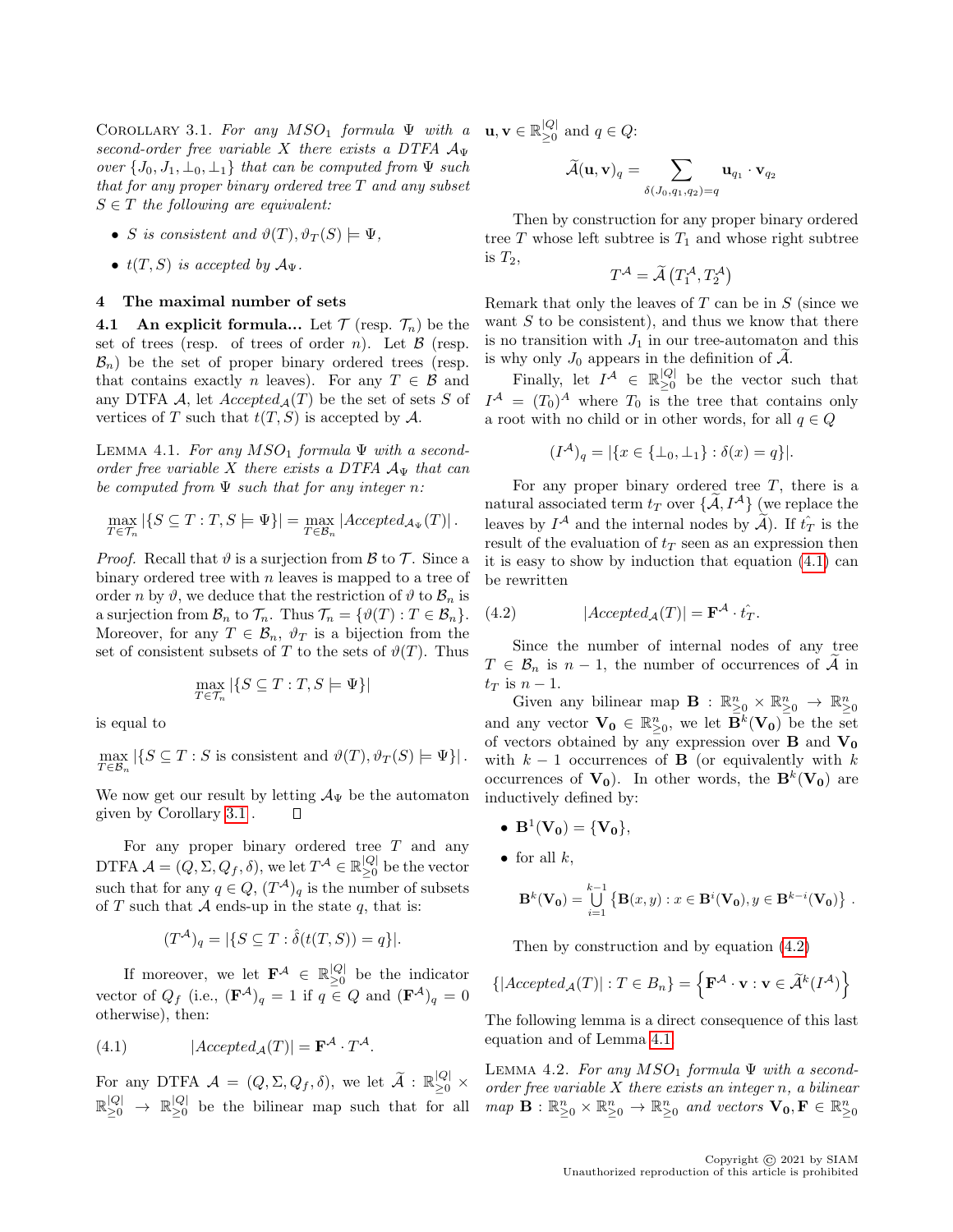that can be computed from  $\Psi$  such that for any integer  $k$ :

$$
\max_{T \in \mathcal{T}_k} |\{ S \subseteq T : T, S \models \Psi \}| = \max_{\mathbf{v} \in \mathbf{B}^k(\mathbf{V_0})} |\mathbf{F} \cdot \mathbf{v}|.
$$

It implies the following corollary.

COROLLARY 4.1. For any  $MSO<sub>1</sub>$  formula  $\Psi$  with a second-order free variable  $X$  there exist an integer  $n$ , a bilinear map  $\mathbf{B}$ :  $\mathbb{R}_{\geq 0}^n \times \mathbb{R}_{\geq 0}^n \rightarrow \mathbb{R}_{\geq 0}^n$  and vectors  $\mathbf{V_0}, \mathbf{F} \in \mathbb{R}_{\geq 0}^n$  that can be computed from  $\mathbf{\Psi}$  such that:

$$
\limsup_{k \to \infty} \max_{T \in \mathcal{T}_k} |\{ S \subseteq T : T, S \models \Psi \}|^{\frac{1}{k}}
$$

$$
= \limsup_{k \to \infty} \max_{\mathbf{v} \in \mathbf{B}^k(\mathbf{V_0})} |\mathbf{F} \cdot \mathbf{v}|^{\frac{1}{k}}.
$$

4.2 ...expressed as "the growth rate" of a bilinear system For any integer  $n$ , bilinear map  $\bf{B}$ :  $\mathbb{R}^n \times \mathbb{R}^n \to \mathbb{R}^n$  and vectors  $\mathbf{V_0}, \mathbf{F} \in \mathbb{R}^n$ , we call the triple  $(\mathbf{B}, \mathbf{V_0}, \mathbf{F})$  a bilinear system. The growth rate of the bilinear system  $(\mathbf{B}, \mathbf{V_0}, \mathbf{F})$  denoted by  $\rho(\mathbf{B}, \mathbf{V_0}, \mathbf{F})$ is defined as

$$
\rho(\mathbf{B}, \mathbf{V_0}, \mathbf{F}) = \limsup_{k \to \infty} \max_{\mathbf{v} \in \mathbf{B}^k(\mathbf{V_0})} |\mathbf{F} \cdot \mathbf{v}|^{\frac{1}{k}}.
$$

From Corollary [4.1,](#page-5-0) we want to compute growth rates of bilinear systems and this subsection is devoted to results regarding the computability of these growth rates. In particular, we will show that we can approximate this quantity from above and we will give a criterion that can provide exact value under some conditions. Let us start with the following Lemma that can be easily deduced from the bilinearity of B.

LEMMA 4.3. Let n be an integer,  $\mathbf{B}: \mathbb{R}^n \times \mathbb{R}^n \to \mathbb{R}^n$ be a bilinear map and  $\mathbf{V_0}, \mathbf{F} \in \mathbb{R}^n$  be vectors. For any positive constant  $\alpha \in \mathbb{R}_{>0}$ , then:

$$
\rho(\alpha \mathbf{B}, \mathbf{V_0}, \mathbf{F}) = \rho(\mathbf{B}, \alpha \mathbf{V_0}, \mathbf{F}) = \alpha \rho(\mathbf{B}, \mathbf{V_0}, \mathbf{F}).
$$

This lemma tells us that if we can semi-decide whether the growth rate of a bilinear system is greater (resp. smaller) than 1, we can semi-decide whether the growth rate of a bilinear system is greater (resp. smaller) than any fixed constant.

The next step is to show that without lose of generality we can assume some nice properties regarding the bilinear map. Let *n* be an integer,  $\mathbf{B} : \mathbb{R}^n \times \mathbb{R}^n \to \mathbb{R}^n$ be a bilinear map and  $\mathbf{V_0}, \mathbf{F} \in \mathbb{R}^n$  be vectors. We say that *i*-th coordinate is *accessible* if there is an integer  $k$ and  $\mathbf{v} \in \mathbf{B}^k(\mathbf{V_0})$  such that the *i*-th coordinate of **v** is non zero. Let  $e_i$  be the vector whose *i*th coordinate is 1 and the others are 0. We define inductively the set of co-accessible coordinates:

- if the *i*-th coordinate of  $\bf{F}$  is non zero then *i* is coaccessible,
- <span id="page-5-0"></span>• if one of the co-accessible coordinate of  $B(e_i, e_j)$  is non zero and the j-th coordinate is accessible then the i-th coordinate is co-accessible,
- if one of the co-accessible coordinate of  $B(e_i, e_j)$  is non zero and the *i*-th coordinate is accessible then the j-th coordinate is co-accessible.

The motivation of these definitions is that we can ignore coordinates that are not accessible and co-accessible since they do not influence the result. Let  $\tilde{m}$  be the number of accessible and co-accessible coordinates. Let h be the endomorphism that maps the  $i$ -th coordinate to the i-th accessible and co-accessible coordinate and  $h^{\dagger}$  be the endomorphism that maps the *i*-th accessible and co-accessible coordinate to the i-th coordinate. Let  $\widetilde{\mathbf{B}} = h \circ \mathbf{B} \circ (h^{\mathsf{T}} \times h^{\mathsf{T}}), \ \widetilde{\mathbf{v}} = h(\mathbf{v}) \text{ and } \widetilde{\mathbf{F}} = h(\mathbf{F}).$ <br>The following lomma is a direct consequence of this The following lemma is a direct consequence of this definition.

LEMMA 4.4. Let n be an integer,  $\mathbf{B}: \mathbb{R}^n \times \mathbb{R}^n \to \mathbb{R}^n$ be a bilinear map and  $\mathbf{V_0}, \mathbf{F} \in \mathbb{R}^n$  be vectors. Then for any k,

$$
\max_{\mathbf{v}\in\mathbf{B}^k(\mathbf{V_0})}|\mathbf{F}\cdot\mathbf{v}|=\max_{\mathbf{v}\in\widetilde{\mathbf{B}}^k(\widetilde{\mathbf{V_0}})}\left|\widetilde{\mathbf{F}}\cdot\mathbf{v}\right|
$$

and thus

$$
\rho(\mathbf{B}, \mathbf{V_0}, \mathbf{F}) = \rho(\widetilde{\mathbf{B}}, \widetilde{\mathbf{V_0}}, \widetilde{\mathbf{F}}).
$$

<span id="page-5-1"></span>This lemma tells us that one can assume that every coordinate is accessible and co-accessible without lose of generality. Remark, that in general the set of accessible and co-accessible coordinates can easily be computed by a recursive algorithm. Moreover, if our bilinear map is associated to a minimal tree-automaton whose garbage state was removed then the bilinear map is already accessible and co-accessible. We are now ready to discuss the computability of the growth rate of accessible and co-accessible bilinear systems.

<span id="page-5-2"></span>For any set of points X, we denote by  $conv(X)$  the convex hull of X.

LEMMA 4.5. Let n be an integer,  $\mathbf{B}: \mathbb{R}^n \times \mathbb{R}^n \to \mathbb{R}^n$ be a bilinear map and  $\mathbf{V_0}, \mathbf{F} \in \mathbb{R}^n$  be vectors. Suppose that there is a bounded set of vectors  $X \subseteq \mathbb{R}^n$  such that:

- $V_0 \in \text{conv}(X)$ ,
- $\forall$ **u**,  $\mathbf{v} \in X$ , we have  $B(\mathbf{u}, \mathbf{v}) \in \text{conv}(X)$ .
- Then  $\rho(\mathbf{B}, \mathbf{V_0}, \mathbf{F}) \leq 1$ . More precisely, for all  $\mathbf{u} \in$  $\bigcup_{k\geq 1} \mathbf{B}^k(\mathbf{V_0}), |\mathbf{F}\cdot\mathbf{u}| \leq \sup_{x\in X} |\mathbf{F}\cdot x|.$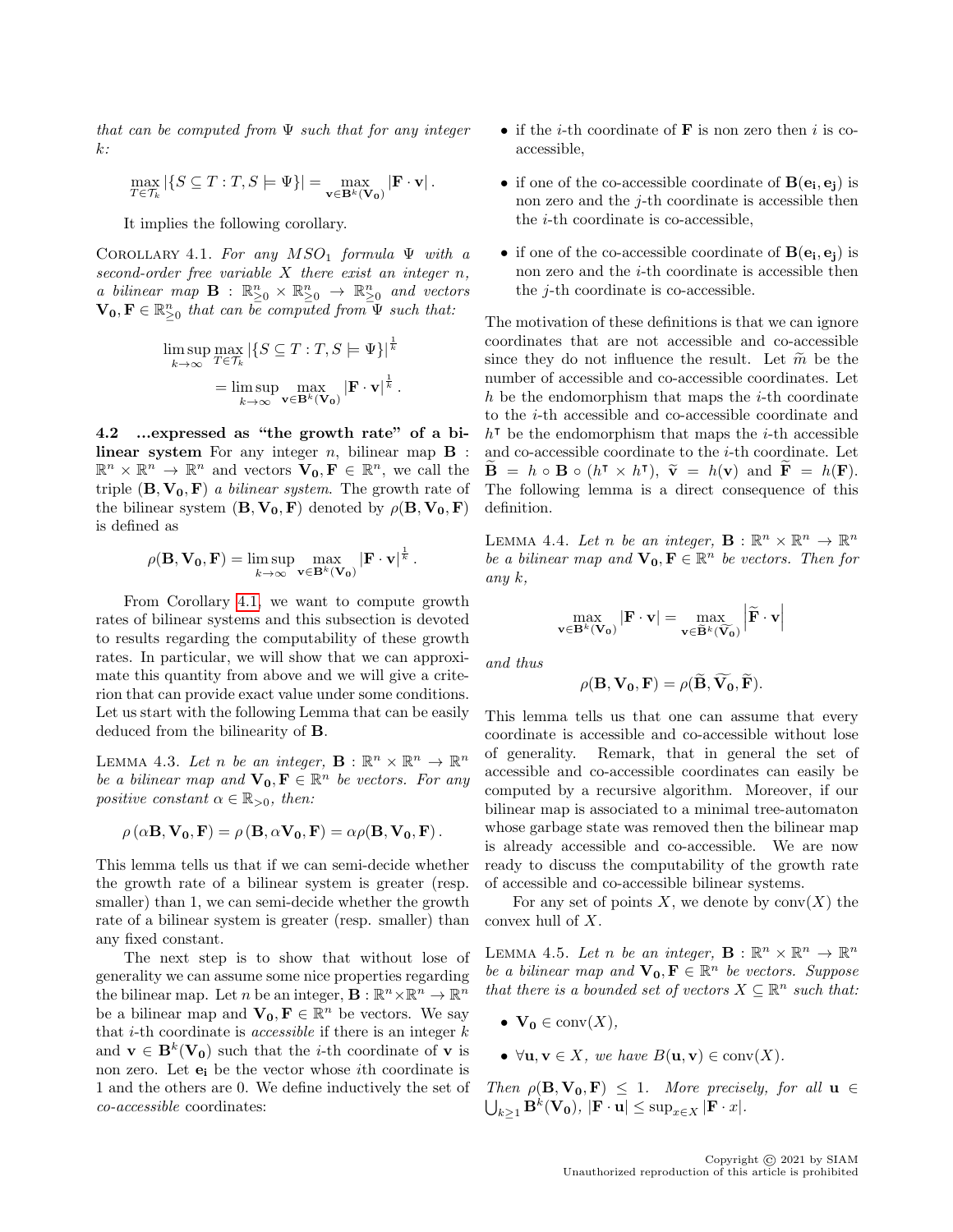Proof. The proof mostly relies on trivial manipulations of convex sets. First, remark that

<span id="page-6-0"></span>
$$
(4.3) \qquad \operatorname{conv}(\{\mathbf{B}(x,y):x,y\in X\}) \subseteq \operatorname{conv}(X).
$$

Let us first show by induction on  $k$  that for all  $\mathbf{u} \in \mathbf{B}^k(\mathbf{V_0})$ ,  $\mathbf{u} \in \text{conv}(X)$ . If  $\mathbf{u} \in \mathbf{B}^1(\mathbf{V_0})$ , then by definition  $\mathbf{u} = \mathbf{V_0} \in \text{conv}(X)$ .

Suppose  $\mathbf{u} = \mathbf{B}(\mathbf{u_1}, \mathbf{u_2})$  with  $\mathbf{u_1} \in \mathbf{B}^i(\mathbf{V_0})$ ,  $\mathbf{u_2} \in$  $\mathbf{B}^j(\mathbf{V_0})$  and  $i + j = n$ . By induction hypothesis there are two functions  $f_1, f_2 : X \mapsto [0, 1]$  such that:  $\sum_{x \in X} f_1(x) = \sum_{x \in X} f_2(x) = 1$ ,  $\mathbf{u_1} = \sum_{x \in X} f_1(x)x$ and  $\mathbf{u_2} = \sum_{x \in X} f_2(x)x$ . By bilinearity of **B** we get:

$$
\mathbf{u} = \mathbf{B}(\mathbf{u}_1, \mathbf{u}_2) = \sum_{x \in X} \sum_{y \in X} f_1(x) f_2(y) \mathbf{B}(x, y)
$$

Moreover,  $\sum_{x \in X} \sum_{y \in X} f_1(x) f_2(y) = 1$  implies that  $\mathbf{u} \in$ conv $({\bf B}(x,y): x,y \in X)$  which implies  ${\bf u} \in \text{conv}(X)$ by equation [\(4.3\)](#page-6-0).

Now we know that for all k and all  $\mathbf{u} \in \mathbf{B}^k(\mathbf{V_0}),$  $\mathbf{u} \in \text{conv}(X)$ . It implies that there is a function  $f : X \mapsto$ [0, 1] such that:  $\sum_{x \in X} f(x) = 1$  and  $\mathbf{u} = \sum_{x \in X} f(x)x$ . Thus  $|\mathbf{F} \cdot \mathbf{u}| = |\sum_{x \in X} f(x) \mathbf{F} \cdot x| \le \sup_{x \in X} |\mathbf{F} \cdot x|$ . Since  $X$  is a bounded set this implies that there is a constant  $C$  such that for all  $k$ ,

$$
\max_{\mathbf{v}\in\mathbf{B}^k(\mathbf{V_0})}|\mathbf{F}\cdot\mathbf{v}|\leq C
$$

and thus

$$
\rho(\mathbf{B},\mathbf{V_0},\mathbf{F}) \leq 1
$$

which concludes the proof.  $\Box$ 

If one can find such a set  $X$  then we deduce that  $\rho(\mathbf{B}, \mathbf{V_0}, \mathbf{F}) \leq 1$ . The statement of this lemma cannot be turn into an "if and only if statement" since there exist bilinear operators B with polynomial growth which implies that  $\rho(\mathbf{B}, \mathbf{V_0}, \mathbf{F}) = 1$ , and  $\bigcup_{k \geq 1} \mathbf{B}^k(\mathbf{V_0})$ is unbounded. On the other hand, Lemma [4.7](#page-6-1) tells us that if  $\rho(\mathbf{B}, \mathbf{V_0}, \mathbf{F})$  < 1 then there is such a set X. We first state an intermediate Lemma about the approximation of convex sets that will be central in the proof of Lemma [4.7.](#page-6-1) For any set  $S \subseteq \mathbb{R}^n$  and any real y, we let  $\frac{S}{y} = \left\{ \frac{\mathbf{v}}{y} : \mathbf{v} \in S \right\}$ .

<span id="page-6-2"></span>LEMMA 4.6. Let  $S \subseteq \mathbb{R}^n$  be a bounded convex set and  $\varepsilon \in \mathbb{R}_{>0}$  be a positive constant. If 0 belongs to the interior of S there exists a finite set  $X \subseteq \mathbb{Q}^n$  such that

$$
\frac{S}{1+\varepsilon} \subseteq \text{conv}(X) \subseteq S.
$$

Since 0 belongs to the interior of S there exists  $\beta \in \mathbb{R}_{>0}$  coordinates are co-accessible, that would imply that

such that  $\beta$  the closed ball of radius  $\beta$  centered at 0 is contained in S. Since  $(1 + \varepsilon)x \in S$ , the convex hull C of  $(1 + \varepsilon)x$  and  $\beta$  is included in S. Thus the minimum distance between  $x$  and the boundary of  $S$  is at least the distance between  $x$  and the boundary of  $C$ . Since the center of B, x and  $(1 + \varepsilon)x$  are on the same line, the ball  $\mathcal{B}'$  of center x and of radius  $\frac{\beta \epsilon}{1+\epsilon}$  is contained in C (apply the intercept theorem to any radius of  $\mathcal{B}'$  and the parallel radius of  $\mathcal{B}$ ). Thus the distance between the boundary of S and the boundary of  $\frac{S}{1+\varepsilon}$  is at least  $\frac{\beta\epsilon}{1+\varepsilon}$ .

Let  $l \in \mathbb{Q}_{>0}$  be a rational such that  $l < \frac{\beta \epsilon}{\sqrt{n}(1-\beta)}$  $\frac{\beta \epsilon}{n(1+\epsilon)}$  and let X be the intersection of the grid of step  $\ell$  with S, that is

$$
X = S \cap \{lx : x \in \mathbb{Z}^n\}.
$$

Then the set X is a finite subset of  $\mathbb{Q}^n$ . Moreover, the largest diagonal of a cell is smaller than  $\frac{\beta \epsilon}{1+\epsilon}$ , this implies that for any point  $x \in \frac{S}{1+\varepsilon}$  the cells that contain x are all fully contained in  $S$  and so are the vertices of theses cells. This implies that any point from  $\frac{S}{1+\varepsilon}$  is in the convex hull of  $X$ , which concludes the proof. П

using the fact that the distance between the two boundaries of the sets is at least  $\frac{\beta \epsilon}{1+\epsilon}$ , this is possible to find a much smaller set S. This is however, useless for us since we only need that  $X$  be finite.

<span id="page-6-1"></span>LEMMA 4.7. Let n be an integer,  $\mathbf{B}: \mathbb{R}_{\geq 0}^n \times \mathbb{R}_{\geq 0}^n \to \mathbb{R}_{\geq 0}^n$ <br>be a bilinear map and  $\mathbf{V_0}, \mathbf{F} \in \mathbb{R}_{\geq 0}^n$  be vectors such that all the coordinates are accessible and co-accessible. Suppose that  $\rho(\mathbf{B}, \mathbf{V_0}, \mathbf{F})$  < 1 then there is a finite set of rational vectors  $X \subseteq \mathbb{Q}^n$  such that:

- $V_0 \in \text{conv}(X)$ ,
- for all  $\mathbf{u}, \mathbf{v} \in X$ , we have  $B(\mathbf{u}, \mathbf{v}) \in \text{conv}(X)$ .

*Proof.* Let *n* be an integer,  $\mathbf{B} : \mathbb{R}^n_{\geq 0} \times \mathbb{R}^n_{\geq 0} \to \mathbb{R}^n_{\geq 0}$  be a bilinear map and  $\mathbf{V_0}, \mathbf{F} \in \mathbb{R}_{\geq 0}^n$  be vectors such that all the coordinates are accessible and co-accessible with  $\rho(\mathbf{B}, \mathbf{V_0}, \mathbf{F})$  < 1. Let  $\varepsilon \in \mathbb{R}_{>0}$  be a positive real such that  $(1+\varepsilon)^2 \rho(\mathbf{B}, \mathbf{V_0}, \mathbf{F}) < 1$ . Then by Lemma [4.3,](#page-5-1) we get  $\rho((1+\varepsilon)\mathbf{B},(1+\varepsilon)\mathbf{V_0},\mathbf{F}) < 1.$ 

For any  $x, y \in \mathbb{R}^n$ , we write  $x \leq y$  if each coordinate of  $x$  is at most equal to the corresponding coordinate of y. For any  $X \subseteq \mathbb{R}_{\geq 0}^n$ , let  $\text{conv}_{\leq}(X) = \{ \mathbf{x} \in \mathbb{R}_{\geq 0}^n :$  $\exists \mathbf{x}' \in \text{conv}(X), \mathbf{x} \leq \mathbf{x}'$  and

$$
S = \text{conv}_{\leq} \left( \bigcup_{k \geq 0} ((1 + \varepsilon) \mathbf{B})^k ((1 + \varepsilon) \mathbf{V_0}) \right)
$$

*Proof.* Let  $x \in \mathbb{R}^n$  be any point of the boundary of  $\frac{S}{1+\varepsilon}$ . the set  $\bigcup_{k\geq 0}((1+\varepsilon)\mathbf{B})^k((1+\varepsilon)\mathbf{V_0})$ . Since all the We deduce that if  $S$  is unbounded then so is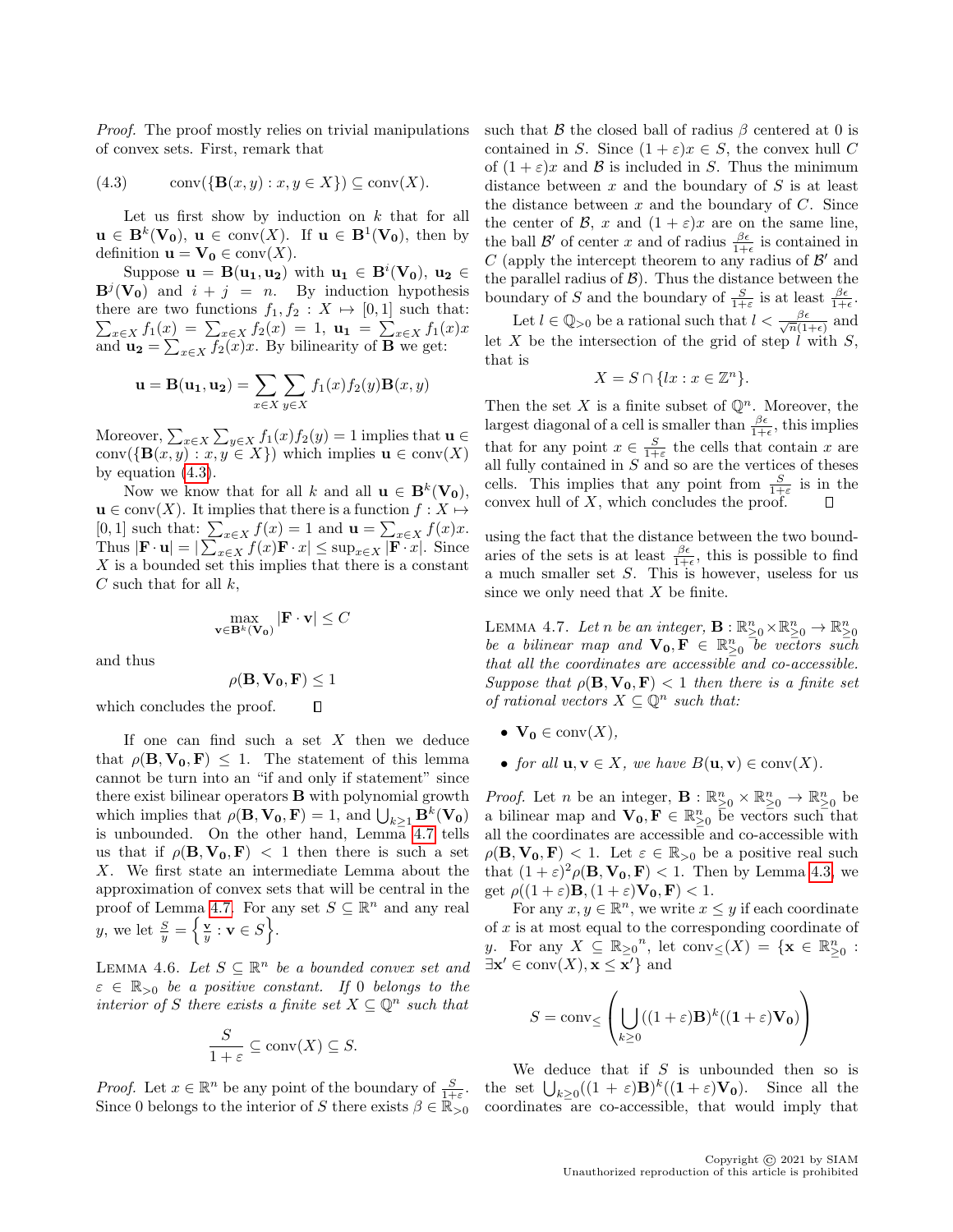$\max_{\mathbf{v} \in ((1+\varepsilon)\mathbf{B})^k((1+\varepsilon)\mathbf{V_0})} |\mathbf{F} \cdot \mathbf{v}|$  is unbounded which contradicts the fact that  $\rho((1+\varepsilon)\mathbf{B},(1+\varepsilon)\mathbf{V_0},\mathbf{F}) < 1$ . Thus all the coordinates of any element of S are bounded.

By bilinearity of  $(1 + \varepsilon)$ **B** and the fact that all the coordinates of **B** are non-negative, for any  $x, y \in S$ ,  $(1+\varepsilon)\mathbf{B}(x,y) \in S$  and thus  $\mathbf{B}(x,y) \in \frac{S}{1+\varepsilon}$ . Moreover,  $(1+\varepsilon)\mathbf{V_0} \in S$  and thus  $\mathbf{V_0} \in \frac{S}{1+\varepsilon}$ . We deduce, that for any set X such that  $\frac{S}{1+\varepsilon} \subseteq \text{conv}(X) \subseteq S$ , we get

- $V_0 \in \text{conv}(X)$ ,
- for all  $\mathbf{u}, \mathbf{v} \in X$ , we have  $\mathbf{B}(\mathbf{u}, \mathbf{v}) \in \text{conv}(X)$ .

In order to conclude the proof we only need to show that there exists a finite set  $X \subseteq \mathbb{Q}^n$  such that  $\frac{S}{1+\varepsilon} \subseteq \text{conv}(X) \subseteq S$ , but we cannot apply Lemma [4.6](#page-6-2) immediately since 0 is in the boundary of S.

Let  $S' = \text{conv}(S \cup \{-1\})$  where 1 is the vector whose all coordinates are 1. Since all the coordinates are accessible there exists a positive real  $\alpha \in \mathbb{R}_{\geq 0}$  such that for all  $i \in \{1, \ldots, n\}$ , the vector  $\alpha \mathbf{e}_i$  belongs to S  $(\alpha e_i)$  is the vector whose *i*th coordinate is set to  $\alpha$  and every other coordinate to 0). Since  $S'$  also contains  $-1$ and is convex,  $0$  is in the interior of  $S'$ . Thus by Lemma [4.6,](#page-6-2) we deduce that there exists a finite set  $X' \subseteq \mathbb{Q}^n$ such that

$$
\frac{S'}{1+\varepsilon} \subseteq \operatorname{conv}(X') \subseteq S'.
$$

Since  $S = \text{conv}_{\leq}(S)$ , we get  $S' \cap \mathbb{R}_{\leq 0} = S$  and thus

$$
\frac{S}{1+\varepsilon} \subseteq \text{conv}(X') \cap \mathbb{R}_{\leq 0}^n \subseteq S.
$$

Moreover since  $X' \subseteq \mathbb{Q}^n$  is a finite set, there exists a finite set  $X \subseteq \mathbb{Q}^n$  such that  $\text{conv}(X) = \text{conv}(X') \cap \mathbb{R}^n_{\leq 0}$ . We finally get

$$
\frac{S}{1+\varepsilon} \subseteq \operatorname{conv}(X) \subseteq S
$$

 $\Box$ which concludes the proof.

As a Corollary of Lemma [4.5](#page-5-2) and Lemma [4.7](#page-6-1) we get.

<span id="page-7-0"></span>COROLLARY 4.2. Let n be an integer,  $\mathbf{B} : \mathbb{R}_{\geq 0}^n \times \mathbb{R}_{\geq 0}^n \to$  $\mathbb{R}_{\geq 0}^n$  be a bilinear map and  $\mathbf{V_0}, \mathbf{F} \in \mathbb{R}_{\geq 0}^n$  be vectors such  $t\bar{h}at$  all the coordinates are accessible and co-accessible. Let  $\Lambda \subseteq \mathbb{R}_{\geq 0}$  be the largest set such that for all  $\lambda \in \Lambda$ , there exists a finite set of rational vectors  $X \subseteq \mathbb{Q}^n$  such that:

- $\frac{\mathbf{V_0}}{\lambda} \in \text{conv}(X),$
- for all  $\mathbf{u}, \mathbf{v} \in X$ , we have  $B(\mathbf{u}, \mathbf{v}) \in \text{conv}(X)$ .

Then  $\rho(\mathbf{B}, \mathbf{V_0}, \mathbf{F}) = \inf \Lambda$ .

This corollary holds if we replace the condition  $\Lambda \subseteq \mathbb{R}$ by  $\Lambda \subseteq \mathbb{S}$  where  $\mathbb S$  is dense in  $\mathbb R$  (this is particularly interesting if we take the set of rational numbers or the set of algebraic numbers). We finally deduce that the growth rate of a bilinear system is approximable from above.

<span id="page-7-1"></span>THEOREM 4.1. There exists an algorithm that takes as input an integer n, a bilinear map  $\mathbf{B}: \mathbb{R}_{\geq 0}^n \times \mathbb{R}_{\geq 0}^n \to \mathbb{R}_{\geq 0}^n$ and two vectors  $\mathbf{V_0}, \mathbf{F} \in \mathbb{R}_{\geq 0}^n$  and that approximate from above  $\rho(\mathbf{B}, \mathbf{V_0}, \mathbf{F})$ . That is, this algorithm outputs a decreasing sequence of rational numbers  $(a_i)_{i\in\mathbb{N}}$  such that  $\lim_{i\to\infty} a_i = \rho(\mathbf{B}, \mathbf{V_0}, \mathbf{F}).$ 

*Proof.* Given a rational number  $\alpha \in \mathbb{Q}$  one can enumerate all the finite sets  $X \subseteq \mathbb{Q}^n$  until finding such a set that respects the conditions of Lemma [4.5](#page-5-2) with  $\mathbf{B}, \frac{\mathbf{V_0}}{\alpha}$ and **F**. If  $\rho(\mathbf{B}, \mathbf{V_0}, \mathbf{F}) < \alpha$ , Lemma [4.7](#page-6-1) implies that we will find such a set in which case we will be able to deduce that  $\rho(\mathbf{B}, \mathbf{V_0}, \mathbf{F}) \leq \alpha$  by Lemma [4.5.](#page-5-2)

Now,we can do that for all the rationals "in parallel" (enumerate the rational and, between each new rational, run one step of computation for every rational already enumerated). Whenever the search succeeds for a rational  $\alpha$ , we have a new upper bound for  $\rho(\mathbf{B}, \mathbf{V_0}, \mathbf{F}) \leq \alpha$ and we can stop running the search for every larger rational. This sequence of upper bound is clearly increasing and since the search is going to succeed at some point for any valid upper bound the sequence converges toward the best upper bound, that is  $\rho(\mathbf{B}, \mathbf{V_0}, \mathbf{F})$ . П

It is obviously not possible to use this algorithm even for the simplest cases. However, in the next section we are able to use this approach anyway to deduce a bunch of results.

4.3 More on the computation of the growth rate of a bilinear system The idea of finding a convex polytope invariant by our bilinear operator was already used by Rote for the computation of the growth rate of the maximal number of minimal dominating sets of trees [\[16,](#page-18-6) [17\]](#page-18-7). This idea is in fact really close to the polytope norm method used for the computation of the joint spectral radius (see for instance [\[1\]](#page-18-12) for a definition and an application of this method).

In his paper Rote already raised the question of the computability of the growth rate of bilinear systems. We were able to show here that this quantity is approximable from above. However, we suspect that this quantity is in fact computable. Experimentally it is rather easy to detect that  $\mathbf{B}^k(\mathbf{V_0})$  diverges. Being able to do so would allow to decide whether the growth rate is greater than 1 which would lead to an approximation algorithm.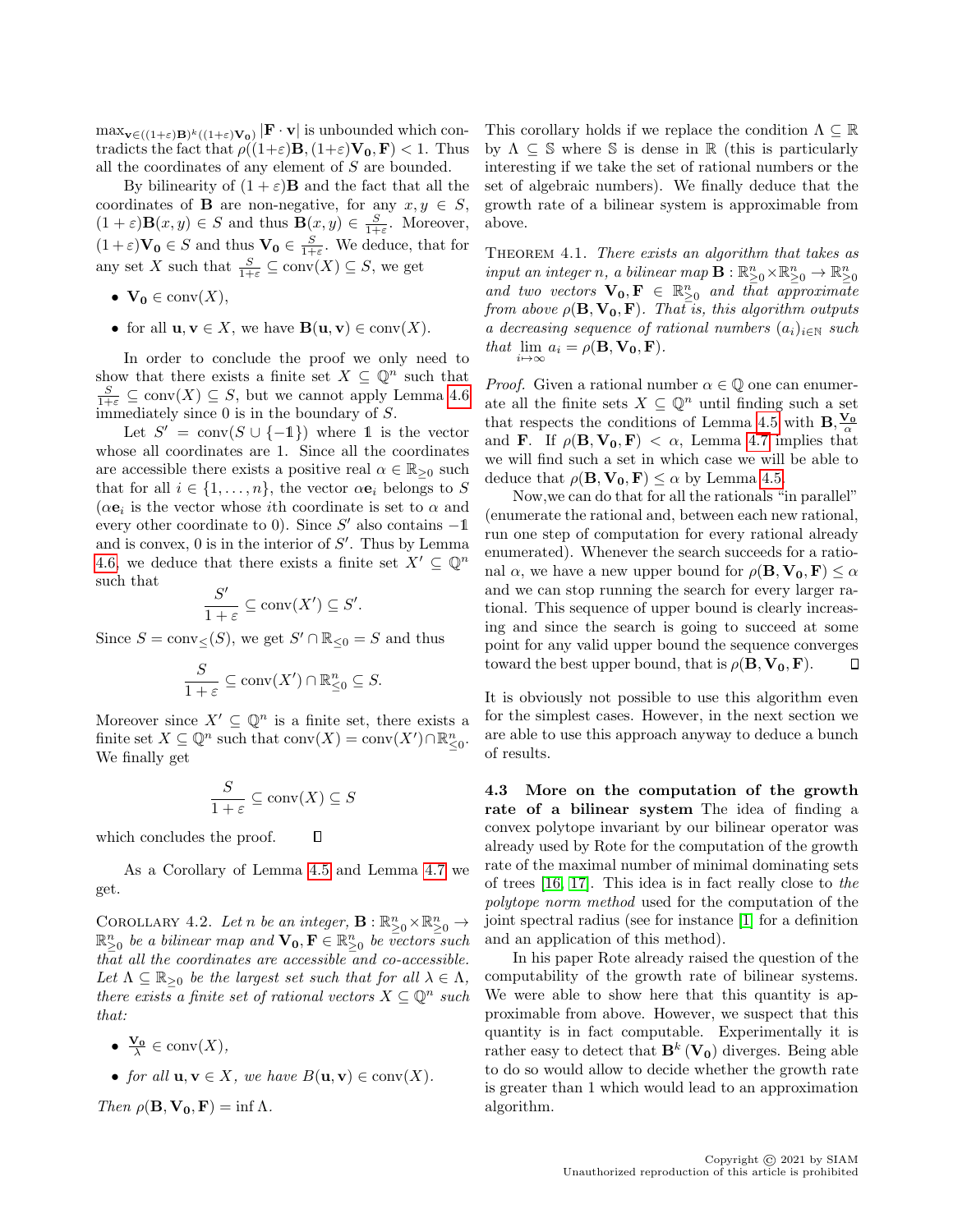Another question raised by Rote is "Is it sufficient to consider bodies that are polytopes?". Corollary [4.2](#page-7-0) implies that, if one is interested in approximations of the growth rate it is even sufficient to take polytopes with rational coordinates. On the other-hand if the growth rate is exactly one, then the set  $\mathbf{B}^k(\mathbf{V_0})$  is not necessarily bounded. For instance the number of induced paths of a tree is quadratic in the size of the tree (choose the two ends of the path) and induced paths are easily definable in  $MSO<sub>1</sub>$ . Thus if one desires exact computations of the growth rate then there is not always a suitable convex body.

# <span id="page-8-0"></span>5 Applications

As already stated, the algorithm of Theorem [4.1](#page-7-1) cannot be use to obtain interesting bounds. Instead of trying all convex bodies, it is much more efficient to explicitly compute  $\text{conv}_{\leq} \left( \bigcup_{k=1}^{n} \mathbf{B}^{k} \left( \frac{\mathbf{V}_{\mathbf{0}}}{\alpha} \right) \right)^{2}$  $\text{conv}_{\leq} \left( \bigcup_{k=1}^{n} \mathbf{B}^{k} \left( \frac{\mathbf{V}_{\mathbf{0}}}{\alpha} \right) \right)^{2}$  $\text{conv}_{\leq} \left( \bigcup_{k=1}^{n} \mathbf{B}^{k} \left( \frac{\mathbf{V}_{\mathbf{0}}}{\alpha} \right) \right)^{2}$  for some "small"<sup>[3](#page-8-2)</sup> n and a chosen  $\alpha \in \mathbb{R}_{\geq 0}$ . In some cases, it reaches the limit in finitely many steps. In other cases, by inspecting conv $\leq (\bigcup_{k=1}^n \mathbf{B}^k \left( \frac{\mathbf{V_0}}{\alpha} \right)),$  one can guess the limit or a set that would respect the conditions. In many cases, it is easy to find construction that give lower bounds. In fact, by inspecting the vertices of conv $\leq (\bigcup_{k=1}^n \mathbf{B}^k \left( \frac{\mathbf{V_0}}{\alpha} \right))$  one can find the corresponding extreme construction.

One can replace the explicit computation of the sets conv $\leq \left(\bigcup_{k=1}^{n} \mathbf{B}^k \left(\frac{\mathbf{V_0}}{\alpha}\right)\right)$  for all n by the following algorithm.

<span id="page-8-3"></span>ALGORITHM 5.1. Computation of the set  $X$ 

**Require: B**,  $v_0$  and  $\alpha$ 

```
Ensure: X = \text{conv}_{\leq} (\bigcup_{k=1}^{n} \mathbf{B}^{k} \left( \frac{\mathbf{V}_{\mathbf{0}}}{\alpha} \right)) if the algorithm
    finishes
     X:=\{\frac{\mathbf{v}_0}{\alpha}\}while \exists x, y \in X such that \mathbf{B}(x, y) \notin \text{conv}_{\leq}(X) do
          X' := \{ \mathbf{B}(\mathbf{x}, \mathbf{y}) : \mathbf{B}(\mathbf{x}, \mathbf{y}) \in X \}X := \operatorname{Hull}_{\leq}(X \cup X')
```

```
end while
```
In this algorithm, for all Y,  $Hull<(Y)$  is the smallest subset Y' of Y that verifies  $conv_{\leq}(Y') = conv_{\leq}(Y)$ . Remark, that Hull< can be easily computed using linear programming. In deed, in order to verify that a point lies inside the convex hull of other points, we only need to verify that it is a convex combination of the other points (this is an instance of linear programming where we only want to know if there exists a solution and where we do not need to optimize the solution according to an objective function). Most of the computation time is spent on  $Hull<sub>≤</sub>$  and it would be interesting to reduce it (even our simplex implementation is sub-optimal).

Our implementation of this technique uses Mona [\[12\]](#page-18-13) to obtain the tree automaton from an  $MSO<sub>1</sub>$ formula. Then a C++ program reads the output and produces the bilinear map. Our program then requires the user to input a value  $\alpha$  (either as a rational or as the root of a polynomial) and inductively computes conv $\leq (\bigcup_{k=1}^n \mathbf{B}^k \left( \frac{\mathbf{V}_0}{\alpha} \right))$  until reaching a fixpoint. The user can also provide some other vectors that should be added to the set, this is useful whenever the limit of  $conv \leq (\bigcup_{k=1}^n \mathbf{B}^k \left( \frac{\mathbf{V}_0}{\alpha} \right))$  is not reached in finite time but can be guessed by the user. We only use exact computations either on the rationals or on finite algebraic extension of Q so there is no issue of precision. More implementation details are given in Annex [A.](#page-18-14)

In this Section, we first study the example of independent dominating sets in details in order to illustrate the technique presented here. This is a nice example since the computations fit in a human brain. Then we provide other results where the aid of the computer is necessary. The choice of examples is arbitrary and the main criterion of choice is that these sets were interesting enough to be named. It should be noted that we obtained good bounds for every family of sets that we tried and that they are all listed in this section (that is, we don't know yet of a family of sets definable in  $MSO<sub>1</sub>$  for which our approach fails completely). Recall that the case of minimal dominating set was already solved by Rote that gave the upper bound of  $95^{\frac{1}{13}}$ , our program can verify and agrees with the result of Rote [\[16,](#page-18-6) [17\]](#page-18-7).

5.1 Independent dominating sets A set of vertices S of a graph  $(V, E)$  is an independent dominating set if it is an independent set and a dominating set. That is, no two vertices of S are adjacent and every vertex outside of S has a neighbor in S. Moreover, a set is an independent dominating set if and only if is is a maximal independent set if and only if its complement is a minimal vertex-cover (or a minimal transversal). It was shown in [\[19\]](#page-18-5), that the maximal number of independent dominating sets of a tree of order *n* is  $2^{\frac{n-1}{2}}$  when *n* is odd, and is  $2^{\frac{n}{2}-1}+1$  when  $n\geq 2$  is even. We provide an alternative proof of this result in this subsection to illustrate our approach.

Independent dominating sets can be defined by the following formula.

$$
\Psi(S) := (\forall x, y : (x \in S \land y \in S) \implies \neg E(x, y))
$$
  
 
$$
\land (\forall x : x \notin S \implies \exists y : y \in S \land E(x, y)).
$$

<span id="page-8-1"></span> $\sqrt[2]{2}$ Remark, that if one find a set X such that conv $(X)$  is as desired then so is conv $\langle X \rangle$ , but using conv $\langle$  leads to more efficient computations (at least when one uses linear programming to find  $\operatorname{conv}({\cal X})$  or  $\operatorname{conv}_{\leq}({\cal X})).$ 

<span id="page-8-2"></span><sup>&</sup>lt;sup>3</sup>By small, we mean "as large as computationally feasible" which tends to be small.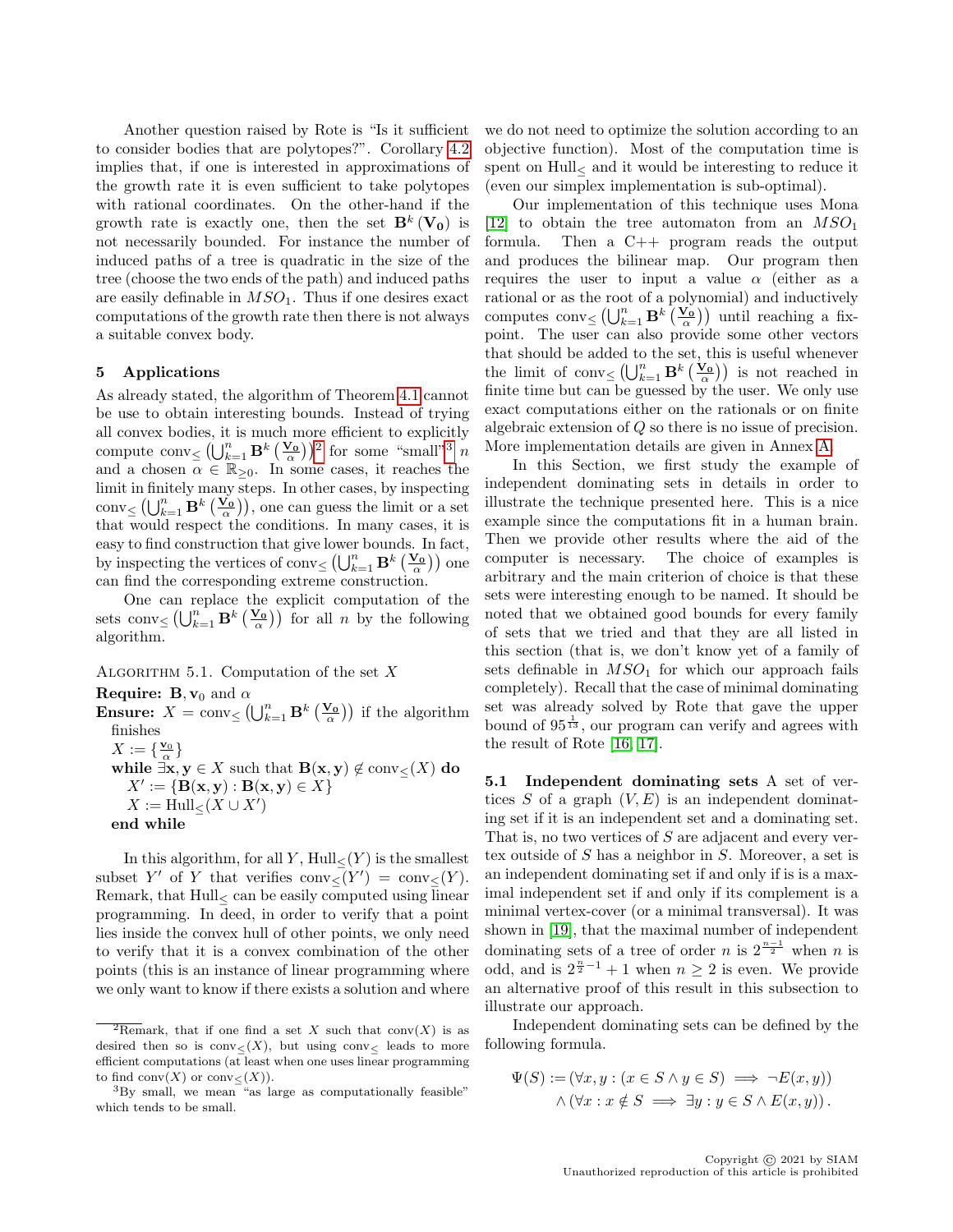The associated tree automaton is  $\mathcal{A} = (Q, \Sigma, Q_f, \delta)$ where  $\Sigma = \{J_0, J_1, \perp_0, \perp_1\}, Q = \{F, D, d\}, Q_f =$  $\{D, d\}, \delta$  is such that

$$
\delta(\bot_0) = F
$$
  
\n
$$
\delta(\bot_0) = F
$$
  
\n
$$
\delta(J_0, F, D) = d
$$
  
\n
$$
\delta(J_0, D, d) = D
$$
  
\n
$$
\delta(J_0, D, F) = D
$$
  
\n
$$
\delta(J_0, D, F) = D
$$
  
\n
$$
\delta(J_0, d, d) = d
$$

and  $\delta$  is not defined in the remaining cases. Recall that there is no transition for  $J_1$  since the set S is consistent.

Let us first remark, that the automaton is rather small and this is the case for all the families of sets that we study in this article (they could theoretically be exponentially large in the size of the formula). This tree automaton was automatically obtained using our implementation, but one could easily find this automaton without knowing links between MSO and automata. Indeed, one may interpret  $D$  as "the current root is in the independent dominating set", d as "the current root is not in the independent set and is already dominated by one of its children" and  $F$  as "the current" root is not in the independent set and is not already dominated by one of its children". Then clearly two nodes with the state  $D$  should not be connected since this wouldn't give an independent set and thus there is no transition  $\delta(J_0, D, D)$ . If one connects a node in state  $F$  with a node in state  $d$ , then the nodes are still in the same state and the node in state  $F$  has to be the new root otherwise it will not gain any new neighbor in the future to dominate it, thus  $\delta(J_0, F, d) = F$  and there is no transition  $\delta(J_0, d, F)$ . If one connects a node in state  $F$  with a node in state  $D$ , then the node in state F is now in state d and we get  $\delta(J_0, F, D) = d$  and  $\delta(J_0, D, F) = D$ . The other transitions can be deduced in a similar way.

The bilinear map  $\mathbf{B} : \mathbb{R}^3_{\geq 0} \times \mathbb{R}^3_{\geq 0} \to \mathbb{R}^3_{\geq 0}$  and vectors  $\mathbf{V_0}, \mathbf{F} \in \mathbb{R}^3_{\geq 0}$  that can be computed from  $\bar{\Psi}$  that respect Corollary  $\overline{4.1}$  are given by:

$$
\mathbf{V_0} = \begin{pmatrix} 1 \\ 1 \\ 0 \end{pmatrix}, \ \mathbf{F} = \begin{pmatrix} 0 \\ 1 \\ 1 \end{pmatrix}
$$

and for all  $x, y \in \mathbb{R}^3$ ,

$$
\mathbf{B}(x,y) = \begin{pmatrix} x_1y_3 \\ x_2y_1 + x_2y_3 \\ x_1y_2 + x_3y_3 + x_3y_2 \end{pmatrix}.
$$

Let X be the set 
$$
X = \left\{ \begin{pmatrix} 0 \\ 0 \\ \frac{1}{\sqrt{2}} \end{pmatrix}, \begin{pmatrix} 0 \\ \frac{1}{2} \\ \frac{1}{2} \end{pmatrix}, \begin{pmatrix} \frac{1}{\sqrt{2}} \\ \frac{1}{\sqrt{2}} \\ 0 \end{pmatrix} \right\}.
$$

One easily verifies that  $X$  is stable by  $\bf{B}$  and contains

<span id="page-9-0"></span>

Figure 3: Trees with  $\Theta(2^{\frac{n}{2}})$  independent dominating sets

 $\frac{\mathbf{V_0}}{\sqrt{2}}$ . We deduce by Lemma [4.5,](#page-5-2) that  $\rho(\mathbf{B}, \frac{\mathbf{V_0}}{\sqrt{2}}, \mathbf{F}) \leq 1$ which implies by Lemma [4.3](#page-5-1) that

$$
\rho(\mathbf{B}, \mathbf{V_0}, \mathbf{F}) \le \sqrt{2} \, .
$$

Thus if we let  $\rho_n$  be the maximal number of independent dominating sets of a tree of order *n*, we deduce that  $\lim_{n\to\infty} (\rho_n)^{\frac{1}{n}} = \sqrt{2}$ . In fact, Lemma [4.5](#page-5-2) even tells us that for all  $n, \rho_n \leq 2^{\frac{n}{2}} \max_{x \in X} \mathbf{F} \cdot x = 2^{\frac{n}{2}}$ .

For any positive integer n, let  $T_n$  be the graph given by (see Figure [3\)](#page-9-0)

$$
T_n = (\{s, s_1, \ldots, s_{2n}\}, \{(s, s_{2i-1}) : i \in 1, \ldots, n\} \cup \{(s_{2i-1}, s_{2i}) : i \in 1, \ldots, n\}).
$$

Let *D* be a set such that for all  $i, |S \cap \{s_{2i}, s_{2i+1}\}| = 1$ and  $s \in D$  if and only if for all i,  $s_{2i-1} \in S$ . Then D is an independent dominating set of  $T_n$ . Thus there are at least  $2^n$  independent dominating sets of  $T_n$  which is of order  $2n + 1$ .

PROPOSITION 5.1. The number of independent dominating sets in a tree of order n is at most  $2^{\frac{n}{2}} \approx$  $1.4142135^n$ . It is sharp in the sense that the number of independent dominating sets is at least  $2^{\frac{n-1}{2}} = \frac{2^{\frac{n}{2}}}{\sqrt{2}}$ for infinitely many trees.

In fact, the gap between the upper-bound and the lowerbound is only due to the paths on 2 and 4 vertices and we can provide an upper bound that is reached for every odd integer.

PROPOSITION 5.2. Let  $n \geq 5$ . The number of independent dominating sets in a tree of order n is at most  $2^{\frac{n-1}{2}}$ .

Proof. This result can be obtained by considering the  $MSO<sub>1</sub>$  property "S is an independent dominating set and the tree is of order at least 5". The associated tree automaton is bigger, but Algorithm [5.1](#page-8-3) still converges quickly toward the limit convex set. One easily deduces a set  $X$  that respects the conditions of Lemma [4.5](#page-5-2) (such a set is provided in our implementation). One can verify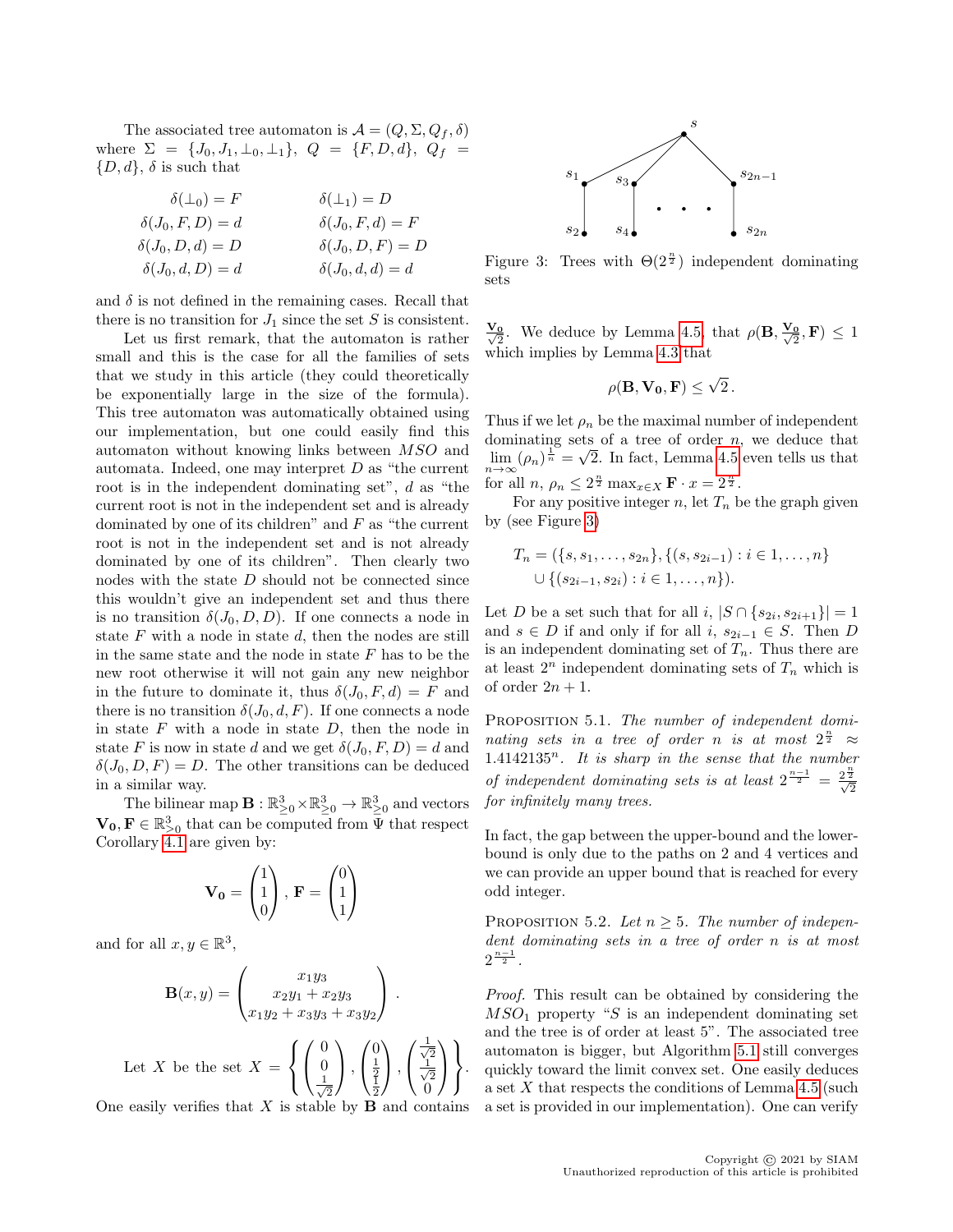that for the provided set X, we have  $\max_{x \in X} \mathbf{F} \cdot x =$  $2^{\frac{-1}{2}}$ . For all  $n \geq 5$ , a simple application of Lemma [4.5](#page-5-2) on this set X gives  $\rho_n \leq 2^{\frac{n}{2}} \max_{x \in X} \mathbf{F} \cdot x = 2^{\frac{n-1}{2}}$  $\Box$ 

We were able to provide the sharp bound for every odd number. However, this bound is not sharp for the trees of even order since according to [\[19\]](#page-18-5) it should be  $2^{\frac{n}{2}-1}+1$ . We could in fact use exactly the same technique for the even case. Indeed, the property "the tree is of even order" cannot be simply expressed in  $MSO<sub>1</sub>$ , but is recognizable by tree-automata. However, the tools that we used did not allow us to easily implement this.

We used two different tricks to bound the multiplicative constant term in front of the exponential term. The first is that this bound is in fact given by largest norm of any vertex of  $X$  (this is a simple consequence of the second part of the statement of Lemma [4.5\)](#page-5-2). The second trick was to study the set of independent dominating sets of "large" trees to obtain better bounds. This idea is worth mentioning, but we did not used it on the other results of this section. It is however, clear that this would give better bounds for all the results where the multiplicative constant is not optimal.

5.2 Total perfect dominating sets A subset of vertices of a tree is a total perfect dominating set if every vertex has exactly one neighbor in this set. The initial vector, final vector and the bilinear map corresponding to these sets are respectively given by

$$
\mathbf{V_0} = \begin{pmatrix} 0 \\ 0 \\ 1 \\ 1 \end{pmatrix}, \ \mathbf{F} = \begin{pmatrix} 1 \\ 1 \\ 0 \\ 0 \end{pmatrix}
$$

and for all  $u, v \in \mathbb{R}^4$ ,

$$
\mathbf{B}(u,v) = \begin{pmatrix} u_1v_1 + u_3v_2 \\ u_2v_3 + u_4v_4 \\ u_3v_1 \\ u_4v_3 \end{pmatrix}.
$$

We get the following result

PROPOSITION 5.3. Let  $\alpha = (2^{27} \times 7)^{\frac{1}{85}} \approx 1.275157$  and  $C = \frac{\alpha^{80}}{234881024} \approx 1.186429$ . The number of total perfect dominating sets of a tree of order n is upper-bounded by  $C\alpha^n$ . This value of  $\alpha$  is sharp.

*Proof.* The computation of  $\bigcup_{k\geq 1} \mathbf{B}^k(\frac{\mathbf{V_0}}{\alpha})$  by Algorithm [5.1](#page-8-3) converges in finite time and we reach a finite set X (provided in [\[15,](#page-18-15) Annex B.1]) such that  $conv(X) =$ conv $\left(\bigcup_{k\geq 1} \mathbf{B}^k(\frac{\mathbf{V_0}}{\alpha})\right)$ . By construction this set respects

<span id="page-10-0"></span>



Figure 5: The tree  $T_3$  that has  $(2^{27} \times 7)^3$  total perfect dominating sets.

the conditions of Lemma [4.5](#page-5-2) which implies that for all  $\mathbf{u} \in \bigcup_{k \geq 1} \mathbf{B}^k(\mathbf{V_0}), \; |\mathbf{F} \cdot \mathbf{u}| \leq \max_{x \in X} |\mathbf{F} \cdot x|.$  Given the set  $\overline{X}$  one easily verifies  $C = \max_{x \in X} |\mathbf{F} \cdot x|$  which concludes the proof of the upper bound  $C\alpha^n$ .

Let  $T$  be the tree depicted in figure [4.](#page-10-0) Let  $D$ be a perfect total dominating set of  $T$ . Each leaf of the tree needs a neighbor in  $D$ , so all the  $k_i$  are in  $D$ . This implies that  $s$  is not in  $D$ , otherwise the nodes between  $s$  and the  $k_i$  would have two neighbors in  $D$ . Moreover, exactly one neighbor of  $s$  is in  $D$  and  $k_i$  is the only other vertex in  $D$  in the corresponding subtree, since  $k_i$  needs exactly one neighbor in D. For the other subtrees, exactly one of the leaf of each of them is in D. Thus there are at least  $(4^{13} \times 14) = 2^{27} \times 7$  perfect total dominating sets.

Now let  $T_k$  be a chain of k copies of T where two consecutive copies share an edge between their roots. Then since the roots cannot be in the perfect total dominating sets the number of perfect total dominating sets is exactly  $(2^{27} \times 7)^k = \alpha^{85k}$ . Thus  $T_k$  has  $n =$  $k(6 \times 14 + 1) = 85k$  vertices and  $\alpha^n$  total perfect dominating sets.  $\Box$ 

This case illustrates the power of our technique. Given that the growth rate is  $(2^{27} \times 7)^{\frac{1}{85}}$ , it seems that there should be no elementary proof. However, the set X is found automatically without human intervention in approximately 10 minutes on an average laptop. The construction of the lower bound corresponds to one of the vertices obtained when trying to find  $X$  with a smaller  $\alpha$ .

**5.3** Perfect codes A subset S of vertices of a graph  $(V, E)$  is a perfect code if any vertex in  $V \setminus S$  has exactly one neighbor in S and any vertex of S has no neighbor in S. In other words, a set is a perfect code if it is an independent set and a perfect dominating set. The initial vector, final vector and the bilinear map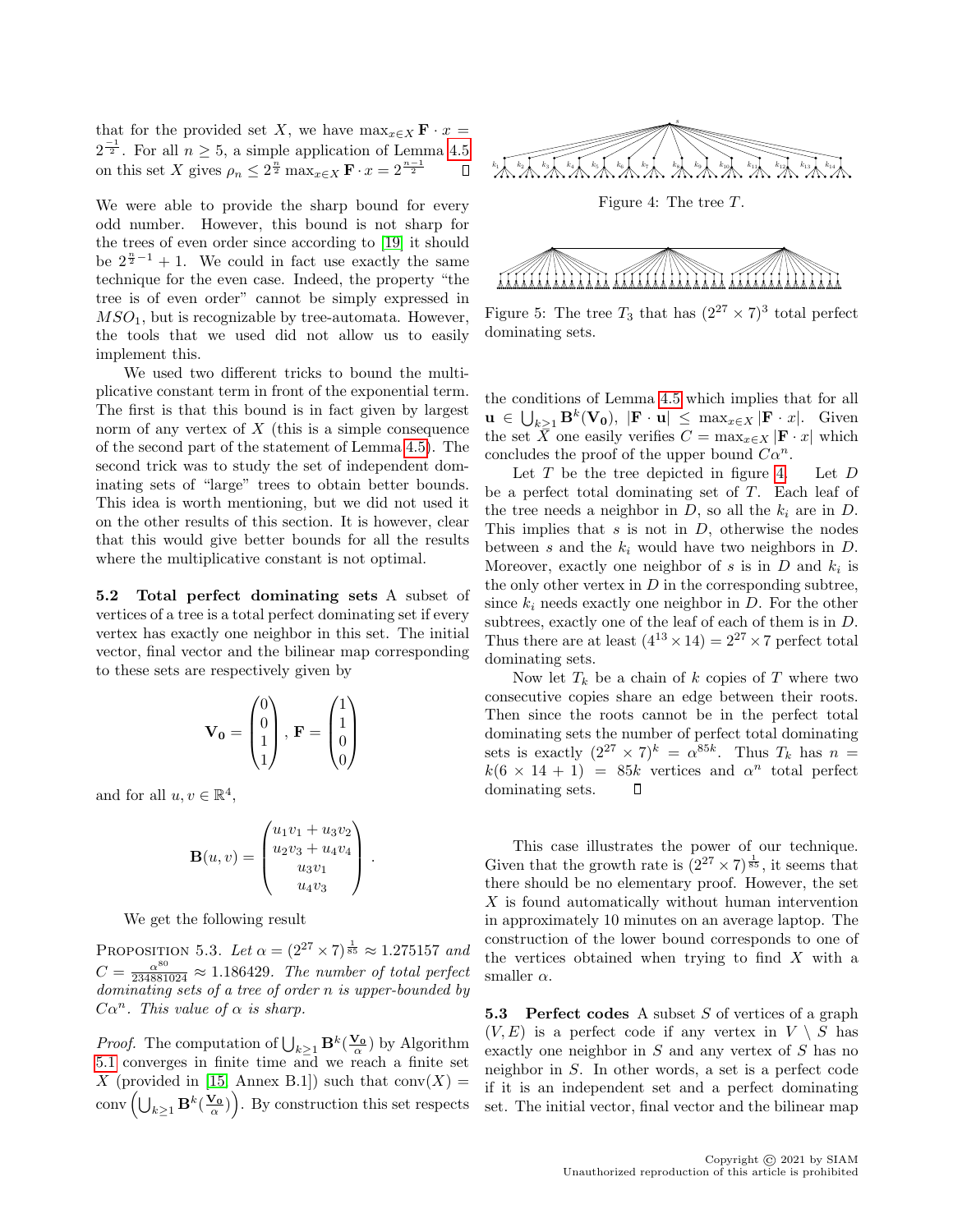<span id="page-11-0"></span>

Figure 6: On the left  $T$  and on the right  $T_3$ .

corresponding to these sets are respectively given by

$$
\mathbf{V_0} = \begin{pmatrix} 0 \\ 1 \\ 1 \end{pmatrix}, \ \mathbf{F} = \begin{pmatrix} 1 \\ 1 \\ 0 \end{pmatrix}
$$

and for all  $u, v \in \mathbb{R}^3$ ,

$$
\mathbf{B}(u,v) = \begin{pmatrix} u_1v_1 + u_3v_2 \\ u_2v_3 \\ u_3v_1 \end{pmatrix} .
$$

PROPOSITION 5.4. Let  $\alpha = 3^{\frac{1}{7}} \approx 1.16993$  and  $C =$  $\frac{2}{3} \alpha^5 \approx 1.4612$ . The number of perfect codes of a tree of order n is upper-bounded by  $C\alpha^n$ . This value of  $\alpha$  is tight.

Proof. The proof that the upper-bound is correct can be done by finding a set  $X$  that respects the conditions of Lemma [4.5.](#page-5-2) One easily verifies that this is the case for the following set that can be found by Algorithm [5.1](#page-8-3)

$$
X = \left\{ \begin{pmatrix} 0 \\ \frac{1}{3}\alpha^6 \\ \frac{1}{3}\alpha^6 \end{pmatrix}, \begin{pmatrix} \frac{1}{3}\alpha^4 \\ 0 \\ \frac{1}{3}\alpha^4 \end{pmatrix}, \begin{pmatrix} \frac{1}{3}\alpha^5 \\ \frac{1}{3}\alpha^5 \\ 0 \end{pmatrix}, \begin{pmatrix} \frac{2}{3}\alpha^2 \\ 0 \\ \frac{1}{3}\alpha^2 \end{pmatrix}, \begin{pmatrix} 1 \\ 0 \\ \frac{1}{3} \end{pmatrix} \right\}
$$

In order to verify that this bound is sharp, let  $T$ be the tree made of a central vertex  $s$  with 3 pendant  $P_2$  (this graph is given in Figure [6\)](#page-11-0). Let  $T_k$  be the tree made of  $k$  copies of  $T$  connected by a path going through the central vertices. The number of perfect codes of T is 3 and none of the perfect codes contain  $s$ , thus  $T_k$ at least  $3^k$  perfect codes. Since  $T_k$  has 7k vertices this concludes the proof of the lower bound.  $\Box$ 

5.4 Minimal perfect dominating set A subset  $S$ of vertices of a graph  $(V, E)$  is a perfect dominating set if every vertex in  $V \setminus S$  has exactly one neighbor in S. A perfect dominating set  $S$  is minimal if there is no other perfect dominating set strictly included in S.

The star on *n* vertices has  $2^{n-1} - 1$  perfect dominating sets, so the growth rate of perfect dominating sets over trees is 2. However, the case of minimal perfect dominating sets is not so trivial. The initial vector,

final vector and the bilinear map corresponding to these sets are respectively given by

$$
\mathbf{V_0} = \begin{pmatrix} 0 \\ 0 \\ 1 \\ 1 \\ 0 \\ 0 \end{pmatrix}, \ \mathbf{F} = \begin{pmatrix} 1 \\ 1 \\ 1 \\ 0 \\ 0 \\ 0 \end{pmatrix}
$$

and for all  $u, v \in \mathbb{R}^6$ ,  $\mathbf{B}(u, v)$  is given by

$$
\begin{pmatrix}\nu_1v_1 + u_1v_4 + u_1v_5 + u_3v_4 + u_5v_1 + u_5v_4 + u_6v_4 \\
u_2v_2 + u_4v_1 + u_4v_3 + u_4v_5 + u_4v_6 \\
0 \\
u_4v_2 \\
u_3v_1 + u_5v_5 + u_6v_1 \\
u_3v_5 + u_6v_5\n\end{pmatrix}.
$$

<span id="page-11-1"></span>We can show the following result.

PROPOSITION 5.5. Let  $\alpha$  be the real root of  $x^3 - x - 1$ between 1 and 2,  $\alpha \approx 1.32472$  and  $C = -2\alpha^2 + 2\alpha +$  $2 \approx 1.14133$ . Then the number of minimal perfect dominating set in a tree of order n is bounded by  $C\alpha^n$ . Moreover, this value of  $\alpha$  is sharp even for paths.

Proof. Algorithm [5.1](#page-8-3) applied to **B**, converges in finite time and provides the following set that respects the conditions of Lemma [4.5](#page-5-2)

$$
\left\{\begin{pmatrix}0\\0\\ \alpha^2-1\\ \alpha^2-1\\0\\0\end{pmatrix},\begin{pmatrix}0\\ \alpha^2-\alpha\\0\\ \alpha^2-\alpha\\ \alpha^2-\alpha\\0\\0\end{pmatrix},\begin{pmatrix}\alpha-1\\ \alpha-1\\0\\ \alpha-1\\ \alpha-1\\ \alpha-1\end{pmatrix},\begin{pmatrix}1-\alpha^2+\alpha\\1-\alpha^2+\alpha\\0\\0\\0\\0\end{pmatrix}\right\}.
$$

We deduce our upper-bound.

Let us now show that this value of  $\alpha$  is sharp even for paths. Let  $P_0 = \perp$  and for all  $n, P_{n+1} = J(\perp, P_n)$ , then clearly  $P_n$  is the path of order n rooted at one of its end. Let  $P_0 = V_0$  and for all  $n, P_{n+1} = B(V_0, P_n)$ , then  $\mathbf{F} \cdot \widetilde{P_n}$  is the number of minimal perfect dominating set of the path of of order  $n$ . Let  $M$  be the matrix given by

$$
M = \begin{pmatrix} 0 & 0 & 0 & 1 & 0 & 0 \\ 1 & 0 & 1 & 0 & 1 & 1 \\ 0 & 0 & 0 & 0 & 0 & 0 \\ 0 & 1 & 0 & 0 & 0 & 0 \\ 1 & 0 & 0 & 0 & 0 & 0 \\ 0 & 0 & 0 & 0 & 1 & 0 \end{pmatrix}
$$

then for all vector **v**,  $\mathbf{B}(\mathbf{V_0}, \mathbf{v}) = M\mathbf{v}$  and  $\widetilde{P_n} = M^n \mathbf{V_0}$ . The largest eigenvalue of M is  $\alpha$  so the number of minimal perfect dominating set of the path of of order *n* grows in  $\Theta(\alpha^n)$ . П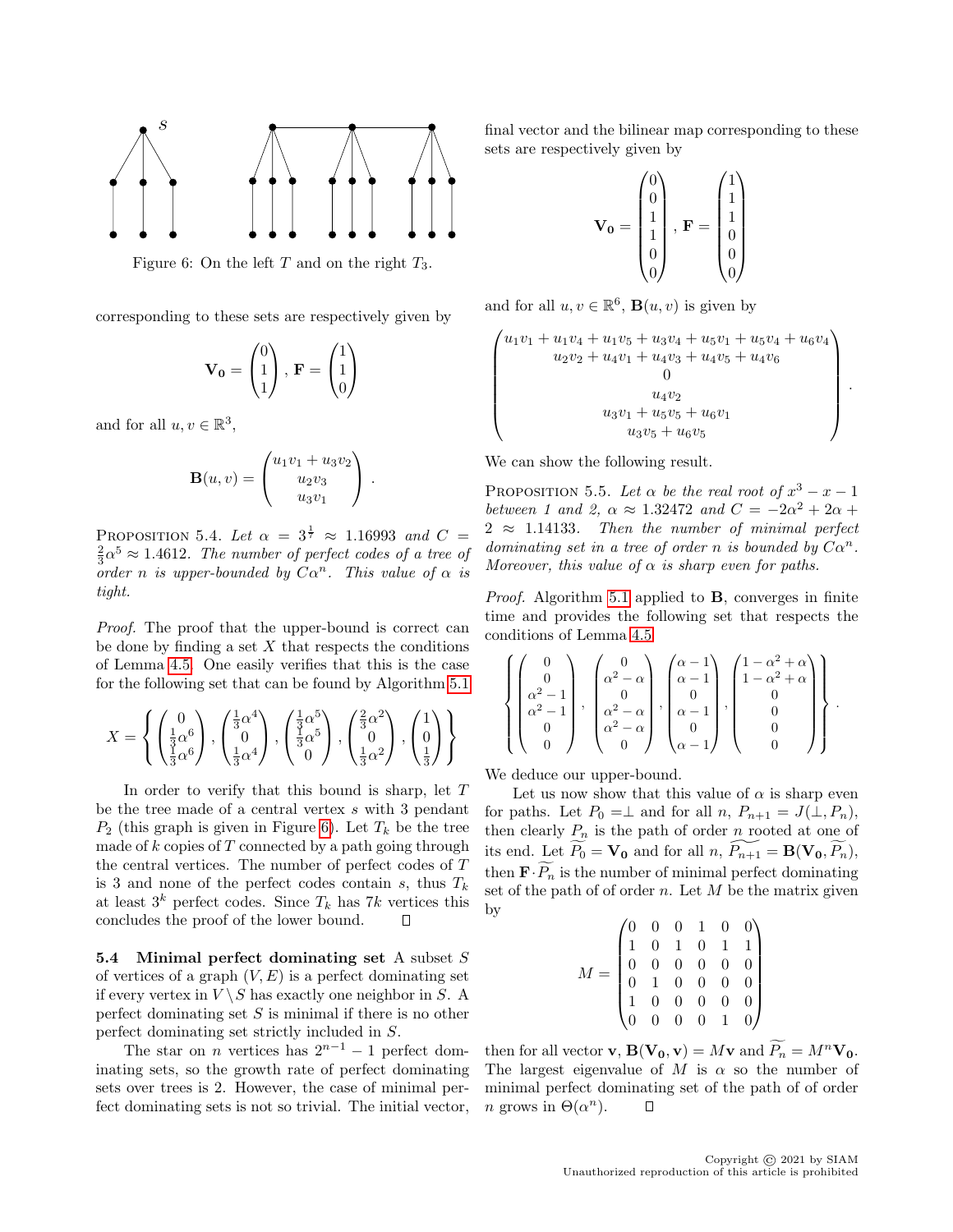5.5 r-matchings For any  $r > 1$  an r-matching is a set of edges M such that any two edges of M are at distance at least r. Matchings are exactly 1-matchings and induced matchings are exactly 2-matchings. In other words, S is an induced matching of a graph  $(V, E)$  if any vertex from S has exactly one neighbor in S. The authors of [\[11\]](#page-18-10) initiated a study of the maximal number of r-matchings in trees. The case of matchings (1-matchings) was already solved and it is known that the number of matchings of a tree of order n is maximized by the path of order  $n$  [\[18\]](#page-18-16). In [\[11\]](#page-18-10), they showed that the number of 2-matchings over trees is also maximized by paths. They asked whether this property also holds for  $r$ -matching with other values of  $r$  and showed that this is not the case for  $r \notin \{3, 4, 5, 7, 9\}$  and left the remaining cases as an open question. Using our technique it is rather simple to solve all the remaining cases. We show that for  $r \in \{4, 5, 7, 9\}$  the number of r-matchings over trees is not maximized by paths. In the case of 3-matchings, we show that, up to a multiplicative constant, the number of 3-matchings of the path of order  $n$  is as big as the number of 3matchings of any tree of order  $n$ . A careful study of the vertices of the polytope would probably allow to remove the multiplicative constant, but we leave this as an open question.

A set S induces a matching of a graph if and only if every vertex from S has exactly one neighbor in S. Moreover, the fact that two nodes are at least at distance  $k$ , for any fixed integer  $k$ , is easily expressible in  $MSO_1$ . Thus for any  $r \geq 2$ , r-matchings of graphs are definable in  $MSO<sub>1</sub>$ . Matchings over graphs are more naturally expressed in  $MSO<sub>2</sub>$ , but in trees  $MSO<sub>1</sub>$  has the same expressivity as  $MSO<sub>2</sub>$ . Thus our technique is well suited to attack this question. The cases of 1 matchings and 2-matchings were already treated, but we could easily provide an independent proof of these results in half a page (it goes exactly as the proof of Proposition [5.5\)](#page-11-1).

PROPOSITION 5.6. Let  $\alpha \approx 1.3802$  be the real root of  $x^4 - x^3 - 1$  between 1 and 2. Then there exists a constant C such that the number of 3-matchings in a tree of order n is at most  $C\alpha^n$ . Moreover, this value of  $\alpha$  is sharp even for paths.

*Proof.* It was shown in [\[11\]](#page-18-10) that  $\alpha$  is the growth rate of the number of 3-matchings over paths, so we only have to show that the bound holds for all trees.

For 3-matchings, the initial vector, final vector and

the bilinear map are respectively given by

$$
\mathbf{V_0} = \begin{pmatrix} 1 \\ 0 \\ 0 \\ 1 \end{pmatrix}, \ \mathbf{F} = \begin{pmatrix} 1 \\ 1 \\ 1 \\ 0 \end{pmatrix}
$$

and for all  $u, v \in \mathbb{R}^4$ ,

$$
\mathbf{B}(u,v) = \begin{pmatrix} u_1v_1 + u_1v_2 \\ u_1v_3 + u_2v_1 + u_2v_2 \\ u_3v_1 + u_4v_4 \\ u_4v_1 \end{pmatrix}.
$$

Algorithm [5.1](#page-8-3) converges in finite time and provides a set that respects the conditions of Lemma [4.5](#page-5-2) and we get our upper-bound. We provide this set in [\[15,](#page-18-15) Annex B.2].  $\Box$ 

<span id="page-12-1"></span>PROPOSITION 5.7. Let  $\alpha = 13^{\frac{1}{9}} \approx 1.329754$ . Then there exists a constant  $C$  such that the number of 4-matchings in a tree of order n is at most  $C\alpha^n$ . Moreover, this value of  $\alpha$  is sharp.

Proof. For 4-matchings, the initial vector, final vector and the bilinear map are respectively given by

$$
\mathbf{V_0} = \begin{pmatrix} 1 \\ 0 \\ 0 \\ 0 \\ 1 \end{pmatrix}, \ \mathbf{F} = \begin{pmatrix} 1 \\ 1 \\ 1 \\ 1 \\ 0 \end{pmatrix}
$$

and for all  $u, v \in \mathbb{R}^5$ ,

$$
\mathbf{B}(u,v) = \begin{pmatrix} u_1v_1 + u_1v_2 \\ u_1v_3 + u_2v_1 + u_2v_2 + u_2v_3 \\ u_1v_4 + u_3v_1 + u_3v_2 \\ u_4v_1 + u_5v_5 \\ u_5v_1 \end{pmatrix}.
$$

The set given in [\[15,](#page-18-15) Annex B.3] respects the conditions of Lemma [4.5](#page-5-2) and we get our upper-bound.[4](#page-12-0)

For our lower bound, let  $T_k$  be the tree constructed from k copies of  $P_9$  and a vertex v such that there is an edge from the central vertex of each  $P_9$  to v. We give an illustration of  $T_5$  in Fig [7.](#page-13-0)

<span id="page-12-0"></span> $\frac{4 \text{In this case Algorithm 5.1 does not seem to converge in finite}}{4 \text{.}}$  $\frac{4 \text{In this case Algorithm 5.1 does not seem to converge in finite}}{4 \text{.}}$  $\frac{4 \text{In this case Algorithm 5.1 does not seem to converge in finite}}{4 \text{.}}$ time. However, if we start with  $V_0$  and  $V' = (0, 1/13\alpha^8 +$  $1/6, 0, 0, 0)$ <sup>T</sup> instead of only  $V_0$  the Algorithm converges in finite time. The set provided in [\[15,](#page-18-15) Annex B.3], is in fact  $\bigcup_{k\geq 1} \mathbf{B}^k\left(\left\{\frac{\mathbf{V_0}}{\alpha},\mathbf{V}'\right\}\right)$ . Remark, that in  $\mathbf{V}'$  the 1/6 can be replaced by anything between 1/6 and 1/100 (that could be true for any positive real smaller than  $1/6$ ). This underlines the fact that the convex set that respects the conditions of Lemma [4.5](#page-5-2) is not necessarily unique.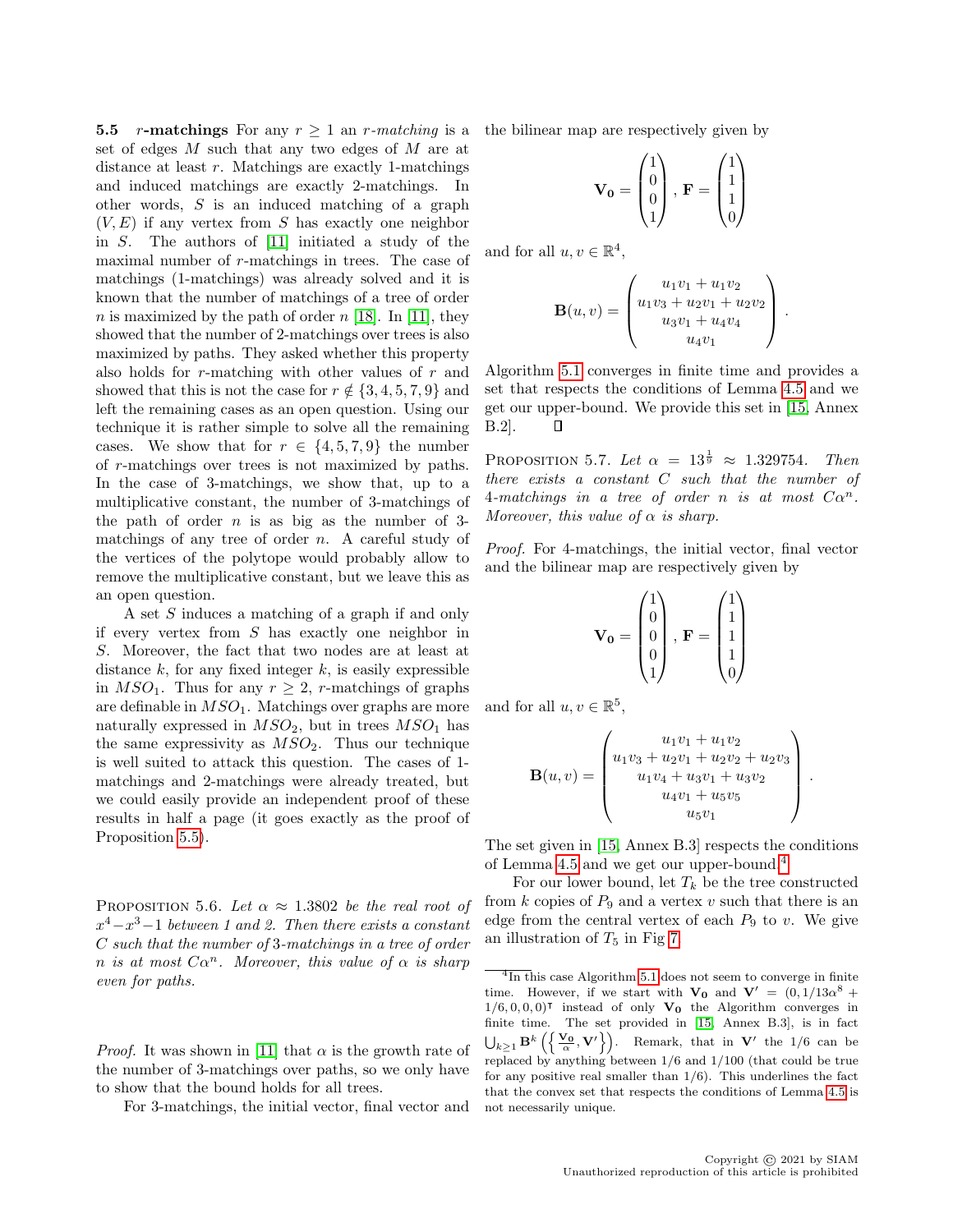<span id="page-13-0"></span>

Figure 7: On the left  $P_9$  and on the right the tree  $T_5$ .

In each copy of the  $P_9$  there are 13 4-matchings that do not use the central vertex. If we chose one of these 4 matchings for each copy then the union is a 4 matching of the tree. Thus there are at least  $13^k = 13^{\frac{n-1}{9}}$ 4-matchings in  $T_k$ . Thus the maximal number of 4matchings of trees of order *n* grows in  $\Theta(\alpha^n)$ .

<span id="page-13-3"></span>PROPOSITION 5.8. Let  $\alpha = \frac{22}{17} \approx 1.29411$  and  $\beta \approx$ 1.293211 be the only positive real root of the polynomial

$$
\begin{array}{l} x^{6\times 45}-104625x^{5\times 45}-14946778125000x^{3\times 45}\\ -28242953648100000000x^{45}-7230196133913600000000 \end{array}
$$

There exists a constant  $C$  such that the number of 5matchings in a tree of order n is at most  $C\alpha^n$ . There exists a family of trees that have  $\theta(\beta^n)$  5 matchings.

Proof. For 5-matchings, the initial vector, final vector and the bilinear map are respectively given by

$$
\mathbf{V_0} = \begin{pmatrix} 1 \\ 0 \\ 0 \\ 0 \\ 0 \\ 1 \end{pmatrix}, \ \mathbf{F} = \begin{pmatrix} 1 \\ 1 \\ 1 \\ 1 \\ 1 \\ 0 \end{pmatrix}
$$

and for all  $u, v \in \mathbb{R}^6$ ,

$$
\mathbf{B}(u,v) = \begin{pmatrix} u_1v_1 + u_1v_2 \\ u_1v_3 + u_2v_1 + u_2v_2 + u_2v_3 \\ u_1v_4 + u_2v_4 + u_3v_1 + u_3v_2 + u_3v_3 \\ u_1v_5 + u_4v_1 + u_4v_2 \\ u_5v_1 + u_6v_6 \\ u_6v_1 \end{pmatrix}.
$$

The computation of  $\bigcup_{k\geq 1} \mathbf{B}^k(\frac{\mathbf{V_0}}{\alpha})$  by Algorithm [5.1](#page-8-3) converges in finitely many steps and we reach a finite set  $X$  that respects the conditions of Lemma [4.5.](#page-5-2)<sup>[5](#page-13-1)</sup> This

<span id="page-13-2"></span>

Figure 8: The tree  $T$  on the top and  $T_3$  on the bottom.

concludes the proof of the upper-bound.

For our lower bound, let  $T$  be the rooted tree given in Figure [8](#page-13-2) and let  $T_k$  be the tree made of k copies of T connected by a path going through the roots of each copy. Let  $V_{P_{11}}$  be the vector corresponding to the path over 11 vertices rooted in its central vertex, that is

$$
V_{P_{11}} = B(B(V_0, B(V_0, B(V_0, B(V_0, B(V_0, V_0))))))
$$
  
, 
$$
B(V_0, B(V_0, B(V_0, B(V_0, V_0))))).
$$

Then let  $V_T$  be the vector corresponding to T,

$$
{\bf V}_T={\bf B}({\bf B}({\bf B}({\bf V_0},{\bf V_{P_{11}}}),{\bf V_{P_{11}}}),{\bf V_{P_{11}}}),{\bf V_{P_{11}}})\,.
$$

Let M be the matrix such that for all  $x \in \mathbb{R}^6$ ,  $Mx = \mathbf{B}(\mathbf{V}_T, x)$  then  $FM^{k-1}\mathbf{V}_{\mathbf{P}_{11}}$  is the number of 5-matchings of  $T_k$ . Explicit computation of M gives

|  | 6561  |                                                                                                             |      |     |  |
|--|-------|-------------------------------------------------------------------------------------------------------------|------|-----|--|
|  | 44064 |                                                                                                             |      |     |  |
|  | 54000 | $\begin{array}{ccc} 6561 & 0 & 0 \\ 44064 & 50625 & 0 \\ 54000 & 54000 & 50625 \\ 5832 & 0 & 0 \end{array}$ |      |     |  |
|  | 5832  |                                                                                                             | 6561 |     |  |
|  | -256  |                                                                                                             |      | 256 |  |
|  | 256   |                                                                                                             |      |     |  |

and we easily compute that  $\beta^{45}$  is the largest eigenvalue of  $M$ . This implies that the number of 5-matchings of  $T_k$  is in  $\theta(\beta^{45k})$ . Since T contains 45 vertices, the number of 5-matchings of  $T_k$  is in  $\theta(\beta^n)$  where *n* is the number of vertices of  $T_k$ . П

This is the first case where we are not able to provide the exact growth rate. However, we are still able to provide a really good bound and it implies that the maximal number of 5-matching is not reached on a path (since the number of 5 matchings of a path is  $\approx 1.2852$  [\[11\]](#page-18-10)). We believe that neither the upper-bound nor the lowerbound is sharp.

<span id="page-13-1"></span> $\sqrt[5]{\text{This}}$  set X was computed in less than a minute on a laptop and contains 59 vectors. However, the numerators and denominators of the rational coordinates reach such high values that writing the set takes approximatively 54000 letters and it would take a few hundred pages to include this set. It seems more efficient to provide the C++ code that computes and verifies this set.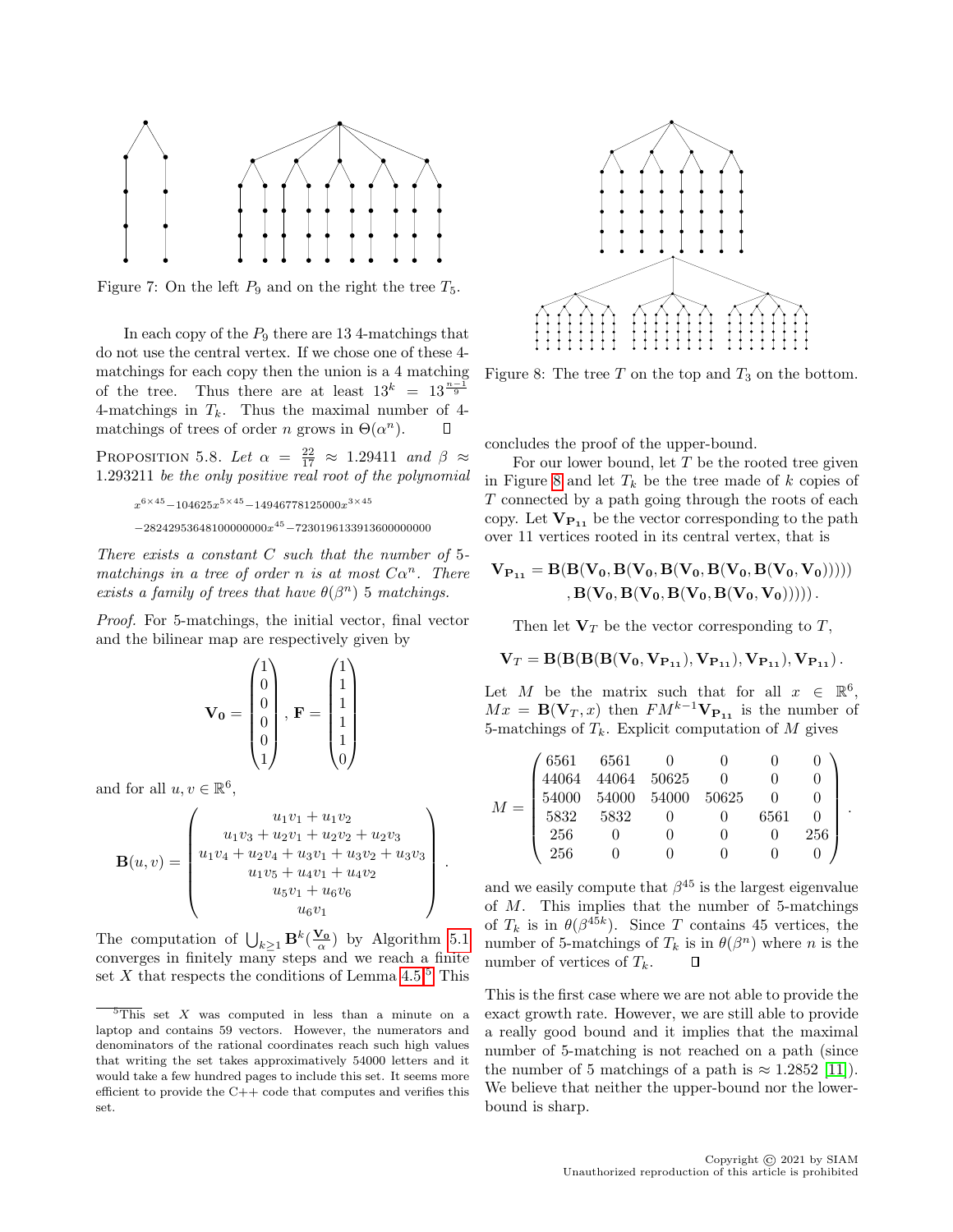In fact, the construction of Proposition [5.7](#page-12-1) can be adapted to a construction with more 7-matchings (resp. 9 matchings) than the path.

PROPOSITION 5.9. Let  $r \geq 3$  be an even integer. Then the maximal number of r-matchings in trees of order n is in  $\Omega(15^{\frac{n}{r+6}})$ .

*Proof.* Let  $T_{r,k}$  be the tree built from k copies of  $P_{r+6}$ all connected to the root  $v$ .

The number of r-matchings of  $P_{r+6}$  that do not include one of the  $r - 2$  central nodes is 15. Indeed, there are 4 free vertices on each side and thus, 4 possible way to select at most one edge on each side (including the one where no edge is selected), the only forbidden configuration is the one where the most centrals non forbidden edges are selected on each side (since this two edges are at distance  $r - 1$ ). This give us  $4^2 - 1 = 15$ such r-matchings.

Now if we select one of these  $r$ -matchings for every copy of  $P_{r+6}$ , we get an r-matching of  $T_{r,k}$  since two edges selected in two different  $P_{r+6}$ , are at distance at least  $2\frac{r-1}{2} + 2 = r + 1$ . Thus  $T_{r,k}$  has at least  $15^k$ r-matchings. Since  $T_{r,k}$  has  $(r+6)k+1$  nodes this concludes our proof. П

The lower bound from this Proposition is strong enough to verify that the number of 7-matchings (resp. 9 matchings) over trees are not maximized by the path (the number 7-matchings (resp. 9-matchings) of the path can be found in [\[11\]](#page-18-10)).

Remark that these constructions do not maximize the number of r-matchings. We could obtain slightly better lower bounds by simply connecting the  $P_{r+6}$  by a path going through the central vertices, but constructions similar to the one from Proposition [5.8](#page-13-3) provide even better lower bounds. However, the computation become really complicated and this is not the goal of this article to discuss in detail the case of r-matchings. We could also use our method to obtain upper bounds on the number of 7-matchings and 9-matchings in trees.

5.6 Maximal matchings A matching is maximal if it is not strictly contained in another matching. The authors of [\[9\]](#page-18-17) showed that the maximal number of maximal matchings of a tree of order n grows in  $\Omega(1.39097^n)$ and  $O(1.395337^n)$  (the precise values of the constants involved can be found in [\[9\]](#page-18-17)). More recently, Heuberger and Wagner showed that the maximal number of maximum matchings (matchings of maximal size) in trees grows in  $\Theta\left(\left(\frac{11+\sqrt{85}}{2}\right)^{\frac{n}{7}}\right)$ [\[10\]](#page-18-18). Since every maximum matching is maximal this improves the lower bound on the maximal number of maximal matchings from  $\Omega(1.39097^n)$  to  $\Omega(1.39166^n)$ . S. Wagner conjectured (personal communication) that the bound for maximum matchings also holds for maximal matchings and we are able to verify this conjecture.

PROPOSITION 5.10. Let  $\alpha = \left(\frac{11+\sqrt{85}}{2}\right)^{\frac{n}{7}} \approx 1.391664$ and  $C = -1/3\alpha^{10} + 11/3\alpha^3$ . The number of maximal matchings of a tree of order n is less than  $C\alpha^n$ . Moreover, this value of  $\alpha$  is sharp.

Proof. In general, matchings are not expressible in  $MSO<sub>1</sub>$  since there are sets of edges. However in trees  $MSO<sub>1</sub>$  and  $MSO<sub>2</sub>$  are as expressive since once can always root the tree and represent an edge by the corresponding child (an edge is always between a node an a child of this node). Thus, our approach can be used for this case as well. For matchings, the initial vector, final vector and the bilinear map are respectively given by

$$
\mathbf{V_0} = \begin{pmatrix} 0 \\ 1 \\ 0 \\ 1 \end{pmatrix}, \ \mathbf{F} = \begin{pmatrix} 1 \\ 0 \\ 0 \\ 0 \end{pmatrix}
$$

and for all  $u, v \in \mathbb{R}^4$ ,

$$
\mathbf{B}(u,v) = \begin{pmatrix} u_1v_1 + u_1v_2 + u_2v_4 + u_3v_4 \\ u_2v_1 \\ u_2v_2 + u_3v_1 + u_3v_2 \\ u_4v_1 + u_4v_2 \end{pmatrix}.
$$

The set given in [\[15,](#page-18-15) Annex B.4] respects the conditions of Lemma [4.5.](#page-5-2) This concludes the proof of the upperbound.

The fact that the value of  $\alpha$  is sharp was established by the previously mentioned result of Heuberger and Wagner [\[10\]](#page-18-18).  $\Box$ 

The set provided in [\[15,](#page-18-15) Annex B.4] corresponds to  $\bigcup_{k\geq 1} \mathbf{B}^k(\frac{\mathbf{V_0}}{\alpha})$  but does not seem to be reached by Algorithm [5.1](#page-8-3) in finitely many steps. However, the set  $\bigcup_{k\geq 1} \mathbf{B}^k(\{\frac{\mathbf{V_0}}{\alpha}, v\})$  where v is a well chosen vector can be computed in finitely many step by our algorithm and is the set provided in [\[15,](#page-18-15) Annex B.4].

The vertex  $v$  is given by

$$
v = \left(\frac{5\alpha^{11}}{153} - \frac{19\alpha^4}{153}, 0, -\frac{4\alpha^{11}}{765} + \frac{107\alpha^4}{765}, -\frac{4\alpha^{11}}{765} + \frac{107\alpha^4}{765}\right)^{\text{T}}
$$

and is a well chosen eigenvector of the matrix

|                                               | 3              | $\boldsymbol{0}$ |                                               |  |
|-----------------------------------------------|----------------|------------------|-----------------------------------------------|--|
|                                               | $\overline{0}$ | $\overline{0}$   |                                               |  |
| $\begin{pmatrix} 8 \ 0 \ 3 \ 3 \end{pmatrix}$ | $\frac{1}{0}$  | $\frac{1}{0}$    | $\begin{pmatrix} 5 \ 0 \ 3 \ 3 \end{pmatrix}$ |  |
|                                               | 0              | $\overline{0}$   |                                               |  |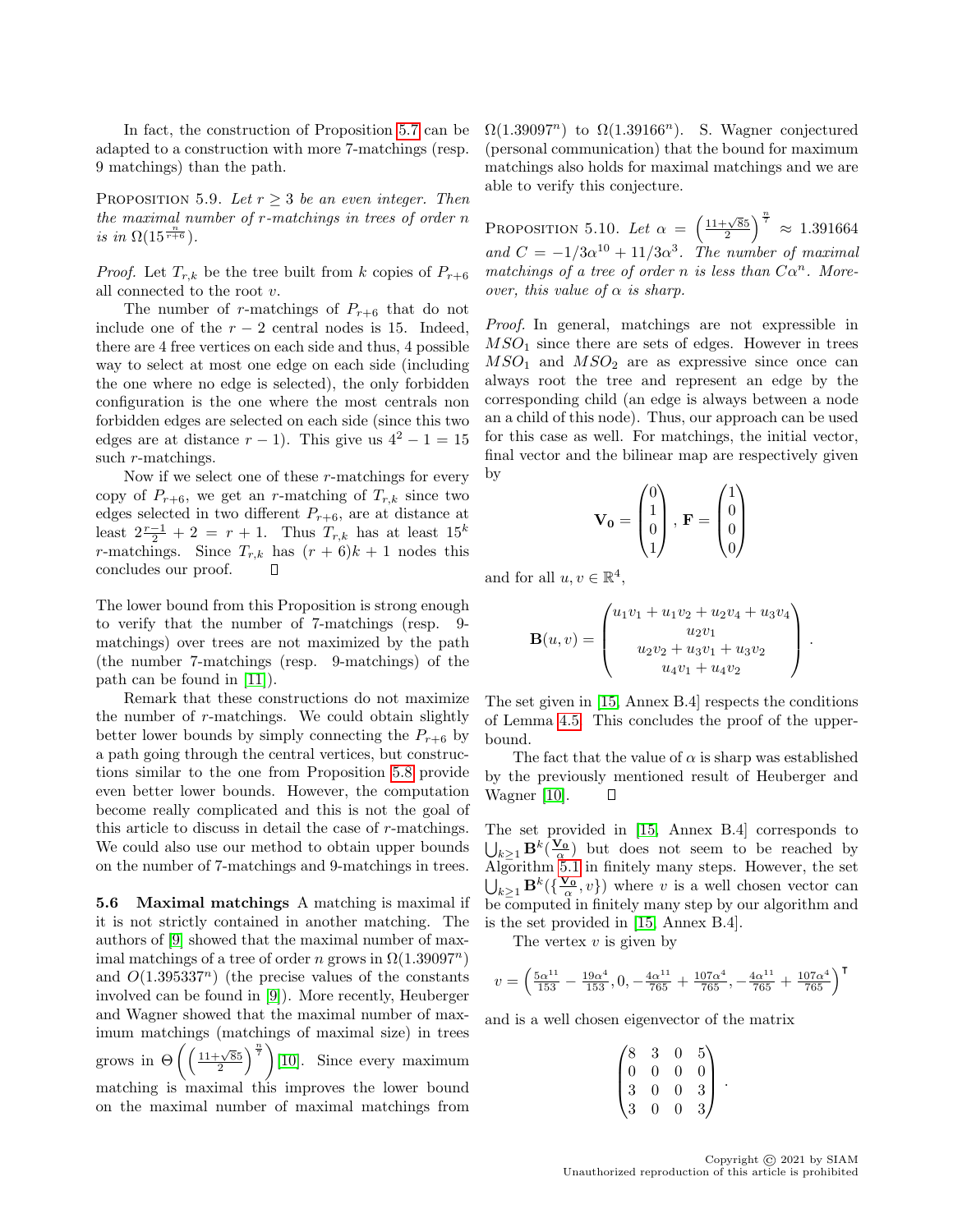<span id="page-15-0"></span>

Figure 9: The construction that asymptotically maximizes the number of maximal matchings

This matrix is the linear operation that correspond to applying the operation over rooted trees depicted in Figure [9.](#page-15-0) The precise scaling of this eigenvector was chosen by studying the Jordan decomposition of the matrix as well as the vectors that correspond to extremal vertices obtained when trying to compute  $\bigcup_{k\geq 1} \mathbf{B}^k(\frac{\mathbf{V_0}}{\alpha})$ . Remark that the eigenvalue associated to this eigenvector is  $\alpha$  which tells us that iterating the construction from Figure [9](#page-15-0) gives a sequence of trees that asymptotically have the maximum number of maximal matchings.

The trees that maximizes the number of maximum matchings (given in [\[10\]](#page-18-18)) are also based on the graph from Figure [9.](#page-15-0) However, the copies of this tree are attached based on a more complicated structure. Since our construction is only optimal up to a multiplicative constant it might be the case that the construction from [\[10\]](#page-18-18) also optimizes the multiplicative constant. However, it could also be the case that the tree that maximize the number of maximum matchings do not maximize the number of maximal matchings.

5.7 Maximal induced matchings We say that an induced matching is maximal if it is not strictly contained in another induced matching. In the case of maximal induced matching the computations become more complicated than in the case of induced matchings and instead of giving the exact growth rate we are only able to provide really good approximations.

<span id="page-15-2"></span>PROPOSITION 5.11. Let  $\alpha = \frac{4254960628685}{3195429966304} \approx 1.331576$ and  $\beta \approx 1.331576$  be the real root of  $108 - 135x^8 +$  $132x^{16} - 33x^{24} + 12x^{32} - x^{40}$  between 1 and 2. Then the number of maximal induced matchings in a tree of order n is less than  $\alpha^n$ . Moreover, there exists a constant  $C \in \mathbb{R}_{>0}$  and a sequence of trees with more than  $C\beta^{n}$ maximal induced matchings.

Proof. The initial vector, final vector and the bilinear map corresponding to these sets are respectively given by

$$
\mathbf{V_0} = (0, 0, 1, 1, 0)^T, \mathbf{F} = (1, 1, 1, 0, 0)^T
$$

and for all  $u, v \in \mathbb{R}^5$ ,

$$
\mathbf{B}(u,v) = \begin{pmatrix} u_1v_2 + u_1v_3 + u_1v_5 + u_4v_4 \\ u_2v_1 + u_2v_2 + u_2v_3 + u_3v_1 + u_5v_1 \\ u_3v_2 \\ u_4v_2 + u_4v_3 + u_4v_5 \\ u_3v_3 + u_5v_2 + u_5v_3 \end{pmatrix}
$$

.

The computation of  $\bigcup_{k\geq 1} \mathbf{B}^k(\frac{\mathbf{V_0}}{\alpha})$  by Algorithm [5.1](#page-8-3) converges in finitely many steps and we reach a finite set X that respects the conditions of Lemma  $4.5<sup>6</sup>$  $4.5<sup>6</sup>$  $4.5<sup>6</sup>$  This concludes the proof of the upper-bound.

Now, let M be the matrix such that for all  $x \in \mathbb{R}^5$ ,

$$
Mx = \mathbf{B}(\mathbf{B}(\mathbf{V_0}, \mathbf{B}(\mathbf{V_0}, \mathbf{B}(\mathbf{V_0}, \mathbf{B}(\mathbf{B}(\mathbf{V_0}, \mathbf{V_0}), \mathbf{V_0})))),
$$
  

$$
\mathbf{B}(\mathbf{V_0}, \mathbf{B}(\mathbf{V_0}, x)))
$$
.

One easily verifies, that for all  $x \in \mathbb{R}^5$ ,

$$
\mathbf{B}(\mathbf{V_0},x) = \begin{pmatrix} 0 & 0 & 0 & 1 & 0 \\ 1 & 0 & 0 & 0 & 0 \\ 0 & 1 & 0 & 0 & 0 \\ 0 & 1 & 1 & 0 & 1 \\ 0 & 0 & 1 & 0 & 0 \end{pmatrix}x.
$$

Similarly,

$$
\mathbf{B}(\mathbf{V_0},\mathbf{B}(\mathbf{V_0},\mathbf{B}(\mathbf{V_0},\mathbf{B}(\mathbf{B}(\mathbf{V_0},\mathbf{V_0}),\mathbf{V_0})))\!=\!(2,1,1,3,2)^T
$$

and thus for every  $x \in \mathbb{R}^5$ ,

$$
\mathbf{B}(\mathbf{B}(\mathbf{V_0},\mathbf{B}(\mathbf{V_0},\mathbf{B}(\mathbf{V_0},\mathbf{B}(\mathbf{B}(\mathbf{V_0},\mathbf{V_0}),\mathbf{V_0})))),x)=\begin{pmatrix} 0 & 2 & 2 & 3 & 2 \\ 4 & 1 & 1 & 0 & 0 \\ 0 & 1 & 0 & 0 & 0 \\ 0 & 3 & 3 & 0 & 3 \\ 0 & 2 & 3 & 0 & 0 \end{pmatrix}x.
$$

We deduce that

$$
M = \begin{pmatrix} 0 & 2 & 2 & 3 & 2 \\ 4 & 1 & 1 & 0 & 0 \\ 0 & 1 & 0 & 0 & 0 \\ 0 & 3 & 3 & 0 & 3 \\ 0 & 2 & 3 & 0 & 0 \end{pmatrix} \begin{pmatrix} 0 & 0 & 0 & 1 & 0 \\ 1 & 0 & 0 & 0 & 0 \\ 0 & 1 & 0 & 0 & 0 \\ 0 & 1 & 1 & 0 & 1 \\ 0 & 0 & 1 & 0 & 0 \end{pmatrix}^2
$$

$$
= \begin{pmatrix} 5 & 5 & 3 & 2 & 0 \\ 1 & 4 & 4 & 1 & 4 \\ 0 & 0 & 0 & 1 & 0 \\ 3 & 3 & 0 & 3 & 0 \\ 3 & 0 & 0 & 2 & 0 \end{pmatrix}.
$$

<span id="page-15-1"></span> $\sqrt[6]{\text{This}}$  set X was computed in under 7 minutes on a laptop and contains 80 vectors. However, the numerators and denominators of the rational coordinates reach such high values that writing the set takes around 220000 letters and it would take a few hundred pages to include this set. It seems more efficient to provide the C++ code that computes and verifies that Lemma [4.5](#page-5-2) applies to this set.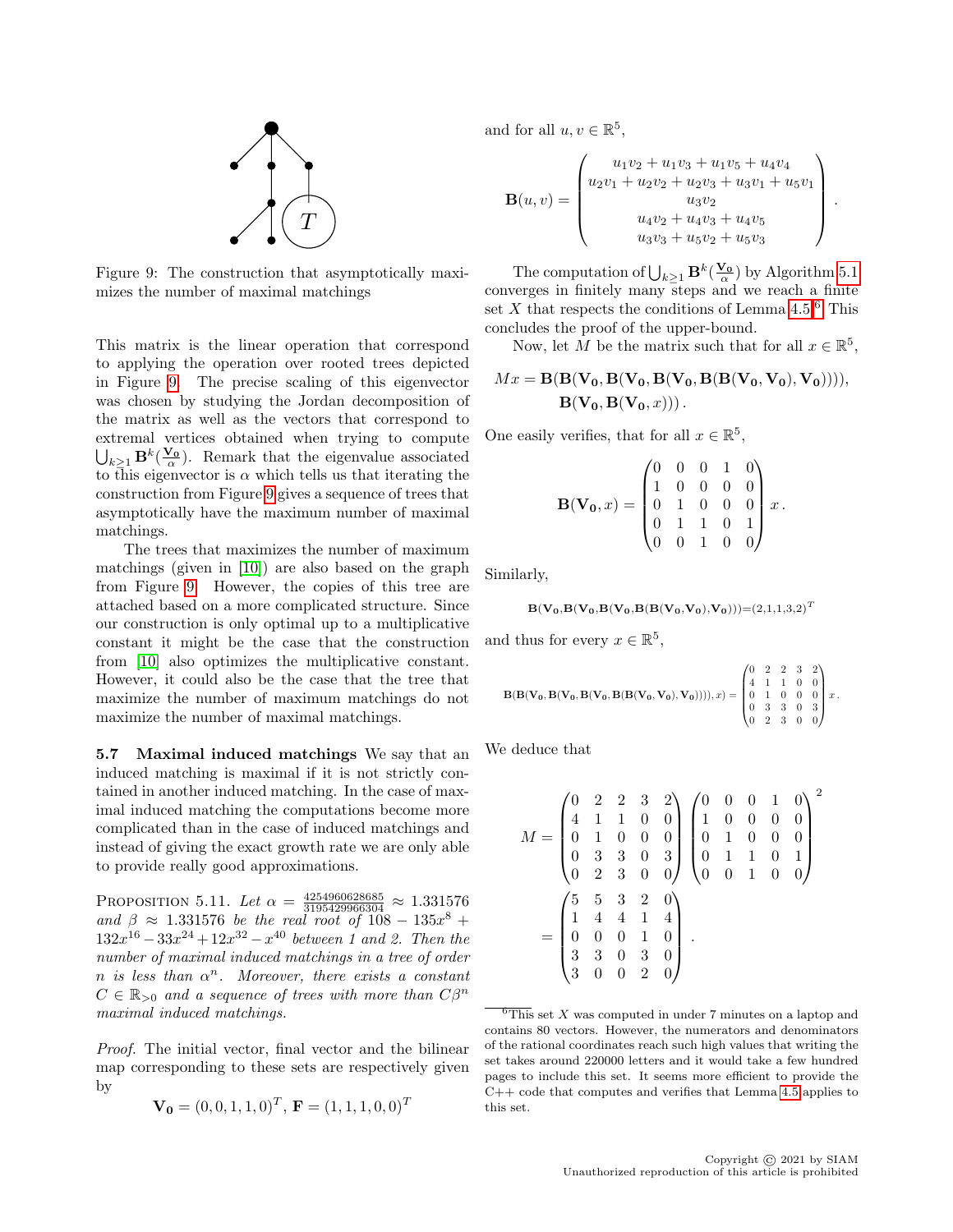The characteristic polynomial of M is  $-x^5 + 12x^4$  –  $33x^{3} + 132x^{2} - 135x + 108$ . By definition,  $\beta^{8}$  is a root of this polynomial and one easily verifies that this is one of the roots of largest absolute value. Since M is primitive, we deduce that  $|FM^n\mathbf{V_0}|$  grows in  $\theta(\beta^{8n})$  as *n* goes to infinity. Since, for all *n*,  $M^nV_0 \in \mathbf{B}^{8n+1}(\mathbf{V_0})$ , we deduce that the growth rate of **B** is at least  $\beta$ . П

Let us first discuss the bounds given in this proposition. Remark, that the upper and lower bounds are both exact bounds and not floating-point approximations. Moreover,  $\alpha - \beta < 7 \times 10^{-26}$ , thus even if the upper and lower bounds do not match we can still advertise these bounds as really good. The value chosen for  $\alpha$  is simply an (arbitrary) upper-approximation of  $\beta$ . In fact, it seems that one easily gets arbitrarily good bounds here since in this case the algorithm seems to converge with any rational upper-bound and the lower-bound  $\beta$  seems to be optimal. Going from a precision of  $2 \times 10^{-18}$  (with  $\frac{933335285}{700924826}$  to a precision of  $7 \times 10^{-26}$  only increased the computation time from 5 minutes to 7 minutes. That might be the case that there is actually a finite polytope X that allow us to close the gap between the upper and the lower-bound but we were not able to find it (if it exists we expect that one of the eigenvectors of M corresponding to  $\beta$  should be a vertex of the polytope, but it is not even clear which scaling should be applied).

We should also provide more intuition about the construction that provided the lower-bound. The operation corresponding to our construction that takes a tree T and produces a new tree is depicted in Figure [10.](#page-16-0) We give an instance of this construction applied iteratively 6 times to the path on 2 vertices in Figure [11.](#page-16-1) The construction was found by inspection of the vertices of conv $\left(\bigcup_{n\leq k\geq 1}\mathbf{B}^{k}(\frac{\mathbf{V_0}}{\beta'})\right)$  with  $\beta'$  a real number close to but smaller than  $\beta$  and n a relatively large integer. Trees similar to the one from Figure [11](#page-16-1) started to appear clearly when we reached vertices of the convex hull corresponding to trees with 200 vertices (it took  $\approx 10$ minutes on a laptop).

5.8 Maximal irredundant sets The closed neighborhood of a vertex v, denoted by  $N[v]$  is the set of neighbors of v and v. For any graph  $(V, E)$ , any set  $S \subseteq V$  and vertex  $v \in S$ , we say that a vertex u is a private neighbor of v if  $N[u] \cap S = \{v\}$ . In other words, u is a private neighbor of  $v$  if the only element from S in the closed neighborhood of u is v. We say that a set  $S$  is an *irredundant set* if every vertex from  $S$  has a private neighbor. An irredundant set is maximal if it is not strictly contained in another irredundant set. Since their introduction by Cockayne, Hedetniemi and Miller in [\[2\]](#page-18-19), (maximal) irredundant sets received a lot

<span id="page-16-0"></span>

<span id="page-16-1"></span>Figure 10: An illustration of the construction of the lower bound of Proposition [5.11](#page-15-2)



Figure 11: An instance of the construction of the lower bound of Proposition [5.11](#page-15-2)

of attention through the literature in particular because of their relation with minimal dominating sets (see the bibliographical references in [\[8\]](#page-18-9) for instance). Indeed, every set is a minimal dominating set if and only if it is dominating and irredundant, and this implies that every minimal dominating set is a maximal irredundant set.

One easily verifies that the number of irredundant sets of a star on *n* vertices is  $2^{n-1}$ . Rote asked whether one could use his approach to compute a sharp upper bound on the number of maximal irredundant sets [\[16,](#page-18-6) [17\]](#page-18-7) Golovach et al. showed with a different approach that the growth rate of the number of maximal irredundant sets is at least 1.5292 and at most 1.6181 [\[8\]](#page-18-9). We can reduce this gap of 0.09 to a gap of 0.018.

PROPOSITION 5.12. Let  $\alpha = \frac{14}{9} \approx 1.555556$  and  $\beta =$  $48^{\frac{1}{9}} \approx 1.53746$ . Then the number of maximal irredundant sets in a tree of order n is less than  $\alpha^n$ . Moreover, there exists a constant  $C \in \mathbb{R}_{>0}$  and a sequence of trees with more than  $C\beta^n$  maximal irredundant sets.

Proof. We provide the bilinear system associated with maximal irredundant sets over trees in [\[15,](#page-18-15) Annex C]. The computation of  $\bigcup_{k\geq 1} \mathbf{B}^k(\frac{\mathbf{V_0}}{\alpha})$  by Algorithm [5.1](#page-8-3)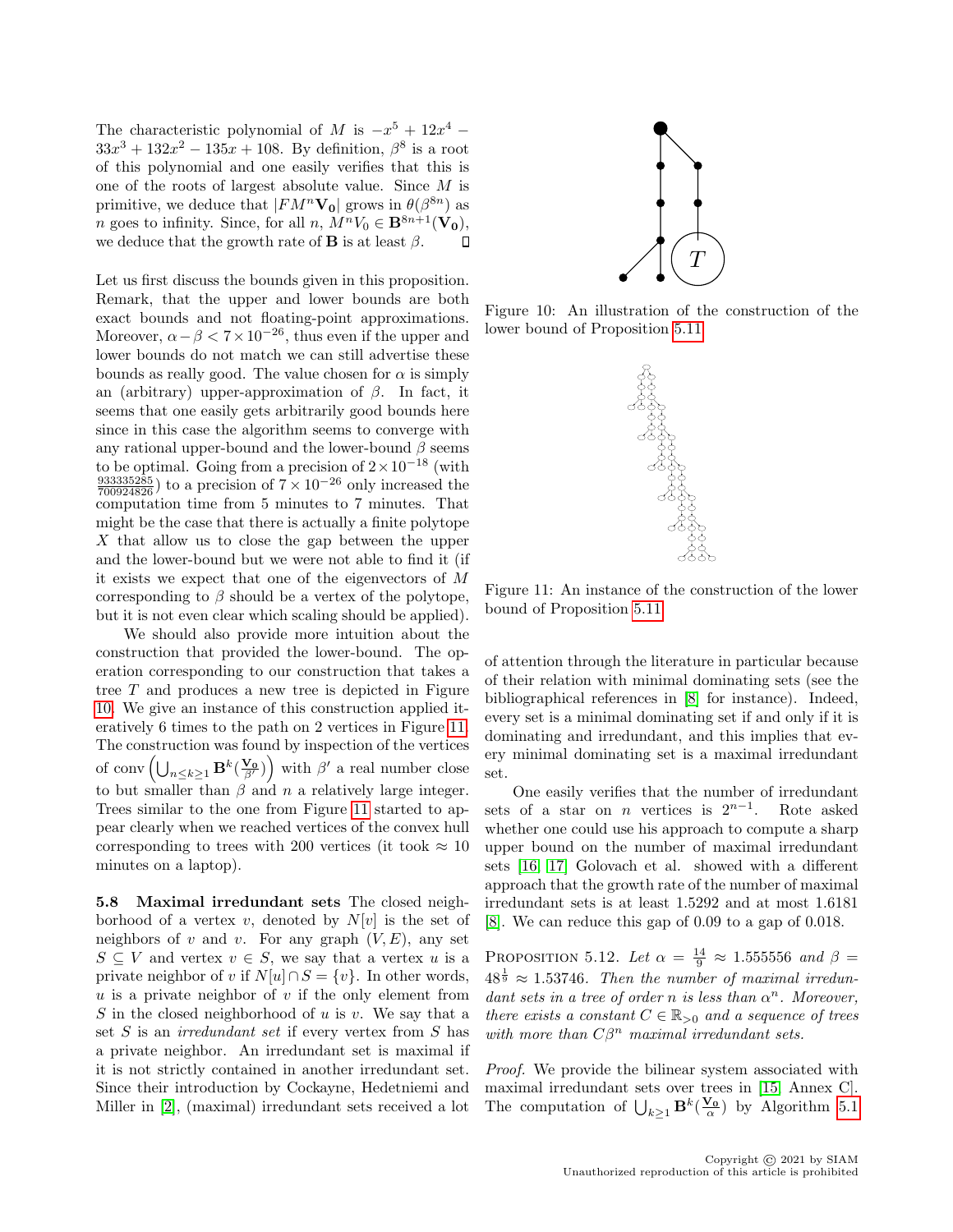<span id="page-17-1"></span>

Figure 12: The tree  $T$  on top and  $T_3$  on the bottom.

converges in finitely many steps and we reach a finite set X that respects the conditions of Lemma  $4.5<sup>7</sup>$  $4.5<sup>7</sup>$  $4.5<sup>7</sup>$  This concludes the proof of the upper-bound.

Let  $T$  be the tree over 9 vertices built from a central vertex with 4 pendant paths over two vertices (illustrated in Figure [12\)](#page-17-1). Then let  $T_k$  be the tree built from k copies of T and two vertices  $s_1$  and  $s_2$  such that the central vertex of each copy of  $T$  shares an edge with  $S_1$  and  $s_1$  and  $s_2$  share an edge (illustrated in Figure [12\)](#page-17-1). Let S be a maximal irredundant set of  $T_k$  such that  $s_1 \in S$ . First remark, that  $s_2 \notin S$  and  $S_2$  is a private neighbor of  $S_1$  so  $s_1$  does not need another private neighbor.

Let us count the number of ways of choosing  $S$  in a given copy of  $T$ . Recall, that  $T$  has a central vertex and four  $P_2$ . We say that one of the  $P_2$  is *occupied* if one of its vertex is in  $S$  (remark, that at most one of the two vertices is in  $S$ ). If a  $P_2$  is occupied then the vertex in  $S$ has a private neighbor, but none of the two vertices can be a private neighbor of the central vertex. If two  $P_2$ are not occupied, then  $S$  is not maximal. Thus either all the  $P_2$  are occupied and the central vertex is not in  $S$  or exactly one of the  $P_2$  is not occupied. This gives  $2^4 + 4 \times 2^3 = 48$  ways of choosing S in each copy of T.

We deduce that there are at least  $48^k$  maximal irredundant sets in  $T_k$ . Since  $T_k$  has  $9k + 2$  vertices this conclude the proof of our lower-bound.  $\Box$ 

Although 0.02 is a small gap between the lower and the upper bounds, this is the worst bound in this article. This is not surprising, since it is from far the bilinear

system of highest dimension. We are indeed, working in  $\mathbb{R}^{20}$ , while the previous highest dimension system was in  $\mathbb{R}^6$ . This makes each step of computation much slower, but also increases the number of steps since one might expect the best convex polytope to have more vertices (this statement is to be understood as a vague intuition and not a hard fact, since this is probably the case that some systems in low dimension have no convex polytopes with finitely many vertices). This illustrates well the computational limits of our approach, in particular if one wishes to obtain sharp bounds. However, they are probably many ways to improve the algorithmic complexity of this approach.

## 6 Generalization and conclusion

The main idea presented here was to use logic to deduce automatically from the definition of a kind of sets the bilinear map associated to a tree automaton recognizing accepted sets and to use basic linear algebra to deduce the growth rate of this family of sets. We were able to obtain good bounds for all the families of sets that we studied which is rather promising (they all appear here except for minimal dominating sets and induced matching that were already solved). Before generalizing this approach it would be interesting to find other interesting applications on trees.

There are many obvious generalizations of our approach. First, using standard techniques, we can replace trees, by graphs of tree-width or clique-width (or any other similar parameters) at most  $p$  for some fixed  $p$ . In this cases, the alphabets of the terms corresponding to a graph have more than one letter of arity 2 and one has to project the tree-automaton on each of this letter to obtain one bilinear map for each such letter. The growth rate of a set of bilinear maps can be approximated from above using exactly the same technique. One can also replace  $MSO<sub>1</sub>$  by  $MSO<sub>2</sub>$  even for graphs of bounded tree-width. In  $MSO<sub>2</sub>$  quantification over set of edges are also allowed and the only proof that need to be slightly modified is the proof of Theorem [3.1](#page-3-1) (in fact, over trees  $MSO<sub>1</sub>$  and  $MSO<sub>2</sub>$  are equivalent since one can always root the tree and represent an edge by the node whose unique path to the root takes this edge first). This would for instance allow to bound the number of perfect matchings in trees. In fact, second order monadic logic can even be replaced by counting second order monadic logic (one is allowed to test if the cardinally of a set is  $\equiv a \mod b$  where a and b are any fixed integers). We could also handle tuples of sets instead of sets and we could, for instance, bound the number of proper 3-coloring of a tree. It is not clear that any of these cases have any interesting applications and that the computation can still be done by a computer.

<span id="page-17-0"></span>This set  $X$  was computed in approximatively 4 hours on a laptop and contains 393 vectors. It is once again too large to inlude in an Annex (277000 letters), but we provide the  $C++$ code that computes and verifies this set.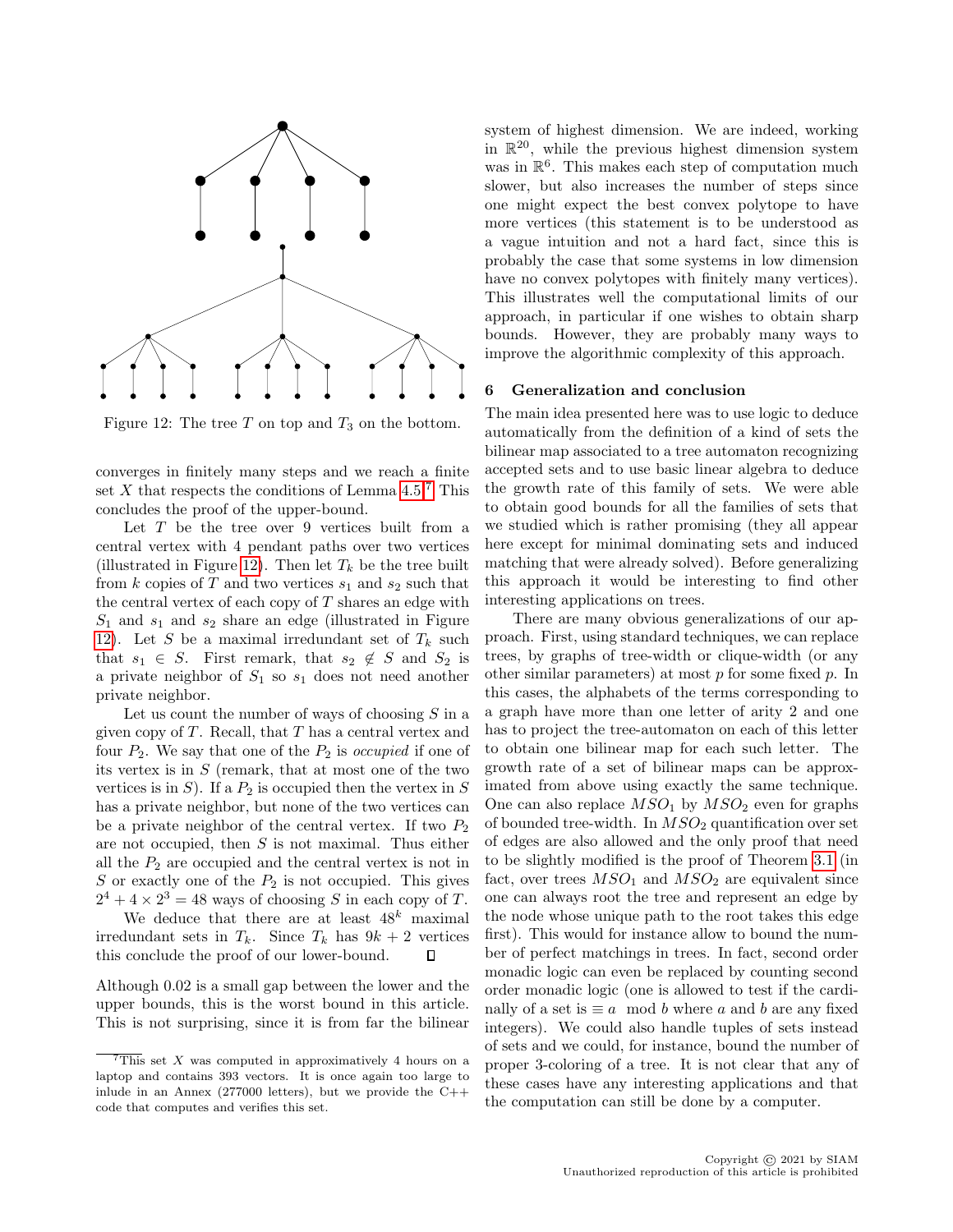We can also restrict this approach to smaller classes. One can replace trees by paths or graphs of path-width at most p for some fixed p. Then tree-automata are replaced by automata and the bilinear maps by matrices. In this case, the computation of the growth rate is reduced to the computation of the joint spectral radius of a set of matrices. The joint spectral radius has been widely studied and in particular there are known algorithms that provides arbitrarily good approximations. In the case of paths there is a single matrix and we can always obtain an explicit formula for the tight bound.

## References

- <span id="page-18-12"></span>[1] A. Cicone, N. Guglielmi, S. Serra-Capizzano, and M. Zennaro. Finiteness property of pairs of 2x2 signmatrices via real extremal polytope norms. Linear Algebra and its Applications,  $432(2)$ :796 – 816, 2010.
- <span id="page-18-19"></span>[2] E. J. Cockayne, S. T. Hedetniemi, and D. J. Miller. Properties of Hereditary Hypergraphs and Middle Graphs. Canadian Mathematical Bulletin, 21(4):461 – 468, 1978.
- <span id="page-18-11"></span>[3] H. Comon, M. Dauchet, R. Gilleron, C. Löding, F. Jacquemard, D. Lugiez, S. Tison, and M. Tommasi. Tree automata techniques and applications. Available on: <http://www.grappa.univ-lille3.fr/tata>, 2007. release October, 12th 2007.
- <span id="page-18-4"></span>[4] J. F. Couturier, R. Letourneur, and M. Liedloff. On the number of minimal dominating sets on some graph classes. Theoretical Computer Science, 562:634 – 642, 2015.
- <span id="page-18-2"></span>[5] D. Eppstein. Small maximal independent sets and faster exact graph coloring. In Proceedings of the 7th International Workshop on Algorithms and Data Structures, WADS '01, page 462–470, Berlin, Heidelberg, 2001. Springer-Verlag.
- <span id="page-18-3"></span>[6] F. V. Fomin, F. Grandoni, A. V. Pyatkin, and A. A. Stepanov. Combinatorial bounds via measure and conquer: Bounding minimal dominating sets and applications. ACM Trans. Algorithms, 5(1), December 2008.
- <span id="page-18-8"></span>[7] P. A. Golovach, D. Kratsch, M. Liedloff, M. Rao, and M. Yosri Sayadi. On Maximal Irredundant Sets and  $(\sigma, \rho)$ -Dominating Sets in Paths. 2017.
- <span id="page-18-9"></span>[8] P. A. Golovach, D. Kratsch, M. Liedloff, and M. Y. Sayadi. Enumeration and maximum number of maximal irredundant sets for chordal graphs. Discrete Applied Mathematics, 265:69 – 85, 2019.
- <span id="page-18-17"></span>[9] J. Górska and Z. Skupień. Trees with maximum number of maximal matchings. Discrete Mathematics, 307(11):1367 – 1377, 2007. The Fourth Caracow Conference on Graph Theory.
- <span id="page-18-18"></span>[10] C. Heuberger and S. Wagner. The number of maximum matchings in a tree. Discrete Mathematics,  $311(21):2512 - 2542, 2011.$
- <span id="page-18-10"></span>[11] D. Kang, J. Kim, Y. Kim, and H. Law. On the number of r-matchings in a tree. The Electronic Journal of Combinatorics, 24, 2017.
- <span id="page-18-13"></span>[12] N. Klarlund and A. Møller. MONA Version 1.4 User Manual. BRICS, Department of Computer Science, University of Aarhus, January 2001. Notes Series NS-01-1. Available from http://www.brics.dk/mona/.
- <span id="page-18-1"></span>[13] E. L. Lawler. A note on the complexity of the chromatic number problem. Inf. Process. Lett., 5:66– 67, 1976.
- <span id="page-18-0"></span>[14] J. W. Moon and L. Moser. On cliques in graphs. Israel Journal of Mathematics, 3(1):23–28, Mar 1965.
- <span id="page-18-15"></span>[15] M. Rosenfeld. The Growth Rate Over Trees Of Any Family Of Sets Defined By A Monadic Second Order Formula Is Semi-computable arXiv:2004.06508. (2020)
- <span id="page-18-6"></span>[16] G. Rote. The maximum number of minimal dominating sets in a tree. In Timothy Chan, editor, Proceedings of the 30th Annual ACM-SIAM Symposium on Discrete Algorithms (SODA19), San Diego, pages 1201–1214. SIAM, 2019.
- <span id="page-18-7"></span>[17] G. Rote. Minimal dominating sets in a tree: Counting, enumeration, and extremal results. March 2019.
- <span id="page-18-16"></span>[18] S. Wagner and I. Gutman. Maxima and Minima of the Hosoya Index and the Merrifield-Simmons Index. Acta Appl Math, 112:323–346, 2010.
- <span id="page-18-5"></span>[19] H. S. Wilf. The number of maximal independent sets in a tree. SIAM J. Alg. Discrete Methods, 7:25–130., 02 1986.

# <span id="page-18-14"></span>A Annex: C++ code

We give a short description of the code used to generate the bilinear maps and find the sets  $X$  by applying Algorithm [5.1.](#page-8-3)  $\overline{8}$  $\overline{8}$  $\overline{8}$  The main scripts reads the user inputs, calls Mona in order to obtain a tree automaton and calls our C++ program to compute the growth of the bilinear system. In order to use this one needs bash to call the main script,  $g++$  and gmp to compile the code (gmp is a library that among other things implements rational numbers) and Mona. The only requirement that is not installed in a simple command line on a Linux is Mona, but it is still rather simple to install.<sup>[9](#page-18-21)</sup>

There are fives useful files for our script. The script himself is in Growth in trees.sh. The script starts by checking that g++ and Mona are properly installed and compiling the C++ files. Then it asks the user to either chose from a list or provide an MSO formula. It calls Mona on the chosen formula and reads the output. It cleans the output of Mona from everything else than the description of the tree automaton and calls the C++ program. The list of pre-configured inputs is stored in the file mso formulas in a text format that can easily be modified. The program (generated from the file read\_Mona\_Output\_Tree.cpp) then asks the user to

<span id="page-18-20"></span><sup>&</sup>lt;sup>8</sup>The files can be downloaded from the ancillary files at the arXiv repository of [\[15\]](#page-18-15).

<span id="page-18-21"></span><sup>9</sup>Mona can be downloaded from here [https://www.brics.dk/](https://www.brics.dk/mona/download.html) [mona/download.html](https://www.brics.dk/mona/download.html)